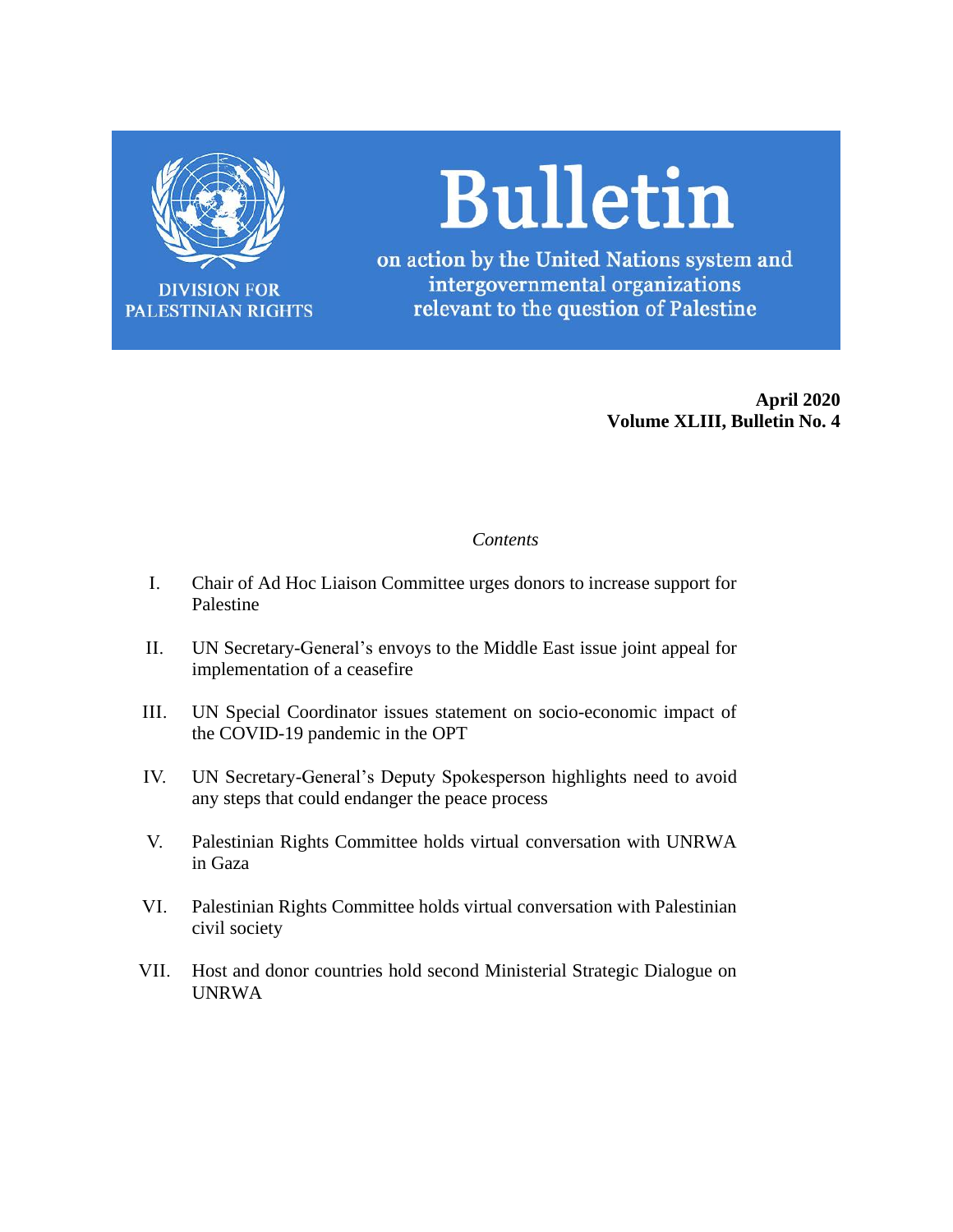# *Contents*

- VIII. UN Special Coordinator warns Security Council about new push for West Bank annexation
- IX. Chair of the Palestinian Rights Committee addresses Security Council
- X. EU High Representative welcomes formation of new Israeli Government, position on the status of the territories occupied by Israel remains unchanged
- XI. UN Special Rapporteurs and experts call on Israel to release Palestinian prisoners
- XII. International Criminal Court issues report on the situation in the State of Palestine

*The Bulletin can be found in the United Nations Information System on the Question of Palestine (UNISPAL) on the Internet at: <https://www.un.org/unispal/data-collection/monthly-bulletin/>*

*Disclaimer: The texts cited in this Monthly Bulletin have been reproduced in their original form. The Division for Palestinian Rights is consequently not responsible for the views, positions or discrepancies contained in these texts.*



<http://www.youtube.com/UNpalestinianrights>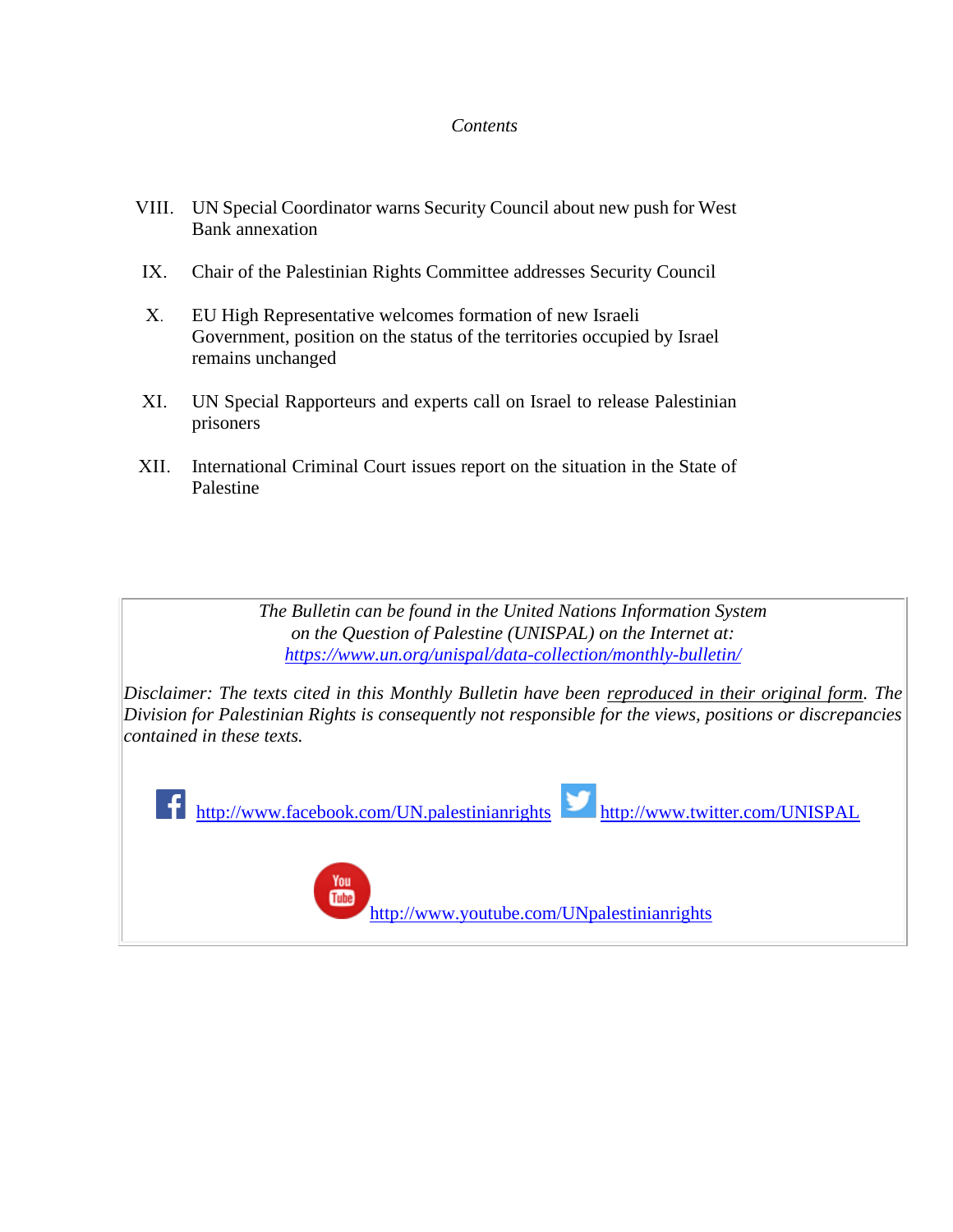### **I. CHAIR OF AD HOC LIAISON COMMITTEE URGES DONORS TO INCREASE SUPPORT FOR PALESTINE**

*On 3 April, Ine Eriksen Søreide, Chair of the Ad Hoc Liaison Committee (AHLC) and Minister of Foreign Affairs of Norway, issued the following [statement.](https://www.un.org/unispal/document/chair-of-ad-hoc-liaison-committee-ahlc-urges-donors-to-increase-support-for-palestine-statement/)*

This week, the Ad Hoc Liaison Committee (AHLC) was due to meet in Brussels, hosted by the EU, to assess the fiscal situation and outlook for the Palestinian Authority. The coronavirus pandemic prevented the meeting from being held. The spread of the coronavirus has triggered a global crisis that challenges almost all countries' public health services and with deep impact on every society. It is a major challenge also for the Palestinians and the Israelis.

The Chair of the AHLC has consulted the Palestinian Authority (PA), Israel, the United Nations, the World Bank, the EU and the international donor community on how to best coordinate the efforts to counter the spread of the coronavirus in Palestine and to mitigate the impact of the pandemic on the already fragile Palestinian economy. Both the PA and Israel responded fast to the emerging crisis by imposing measures at an early stage to combat the spread of the coronavirus. We commend the cooperation established between the Palestinian and Israeli authorities to fight against the outbreak of Covid-19, and urge the parties to continue to enhance this cooperation. We also welcome the ongoing improved cooperation between the two parties and the UN, the World Bank, the EU and other key partners, including regarding the Gaza Strip, which given its particular vulnerability is facing a dire humanitarian situation.

The Covid -19 crisis has financial, economic and humanitarian ramifications for the PA. The PA faces a fiscal challenge with a significant drop in revenues as the steps to stem the transmission of the coronavirus lead to a slowdown in activity, and increased demand for epidemic related expenditures. The fiscal gap after projected international donor support could exceed 1 billion USD and will jeopardize both the PA's ability to offer essential public services and to fight against the coronavirus. The crisis threatens the living conditions of the Palestinian population, may paralyze Palestinian institutions and undermine the goal of achieving a negotiated two-state solution.

The Palestinian health system, in the West Bank and particularly in Gaza, will be put under severe stress to handle the pandemic outbreak. We commend the PA for their early efforts to prevent the spread of the coronavirus. The PA issued on 26 March a Strategic Response Plan of immediate humanitarian measures during a three months period, with a particular focus on interventions in the health sector, with a financing need estimated now at USD 137 million.

International funding in response to the crisis should be swift and substantial and aim at strengthening the PA's capacity to mitigate the effects of the Covid-19 crisis on the Palestinian economy and health situation, including additional needs of Palestinian workers who return from Israel. In addition to the ongoing efforts by the PA and the supportive efforts by Israel, the UN plays a key role in responding to the Covid -19 situation in Palestine, especially in Gaza. In line with the PA's Strategic Response Plan, the UN Humanitarian Country Team launched on 27 March its response plan for Palestine with immediate needs of USD 34 million. The World Bank has at the disposal of all donors a multi-donor trust fund channeling budget support to the PA. The EU has offered to put at disposal of all donors a sound and secure mechanism for direct financial support to the budget of the Palestinian Authority (PEGASE). UNRWA has the outreach capacity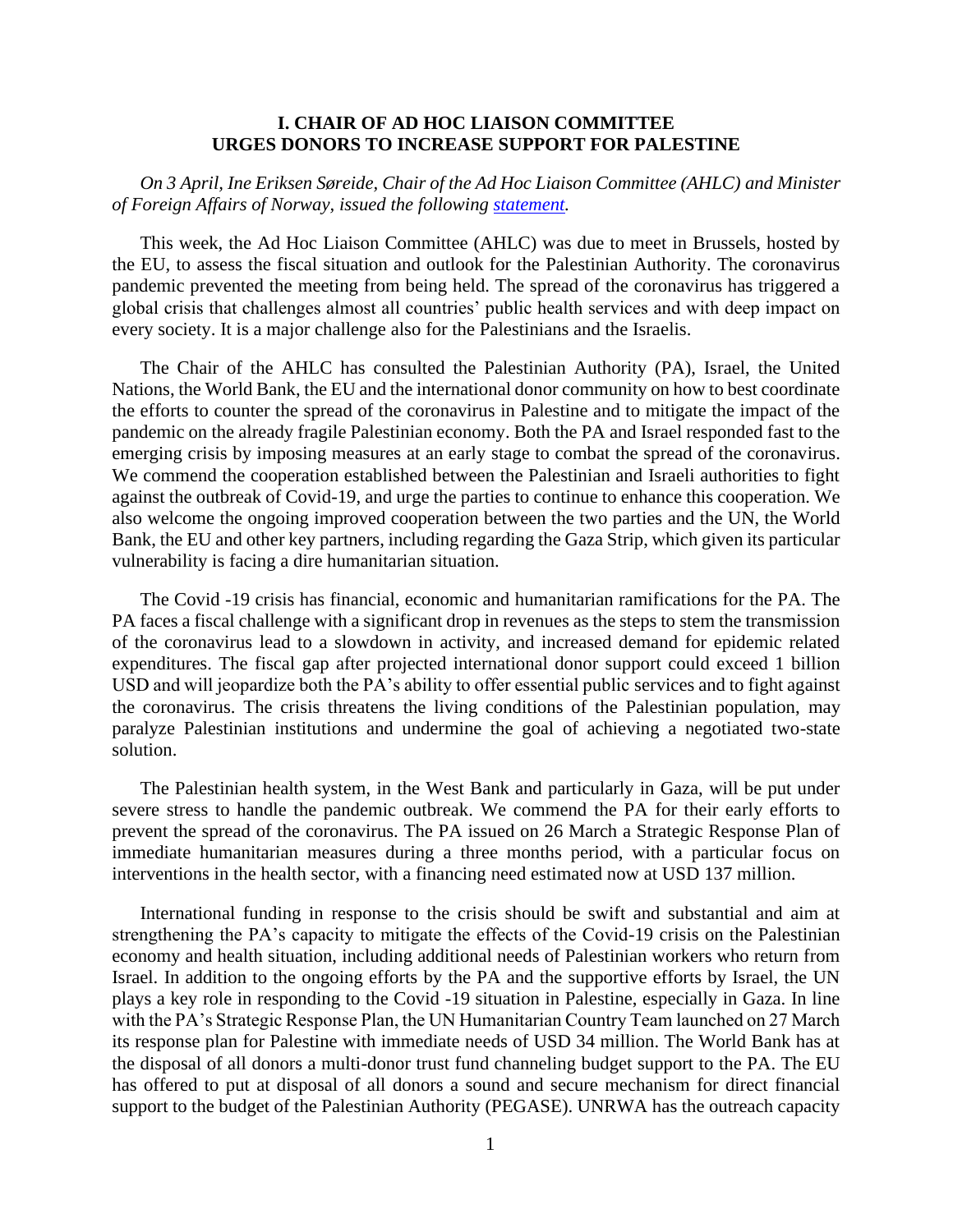to reach Palestine refugees that is crucial not least during the Covid -19 pandemic. UNRWA's financial situation is critical.

International support for measures to mitigate effects of the Covid -19 crisis and protect the health of the population, should be guided by Palestinian priorities and implemented in coordination with the PA. The UN, with its presence and capacity on the ground in Gaza, is particularly well placed to play a key role in supporting the PA implementing measures there. All actors should ensure maximum cooperation and coordination where required with regard to Covid -19 response. We call upon the international donor community and the parties to take the following actions and measures:

# **Donors:**

Increase and frontload their budget support to the PA, directly or through the World Bank trust fund or the EU's PEGASE mechanism.

Consider more flexibility to ensure that already committed funding is able to be channeled to meet the new and emerging priorities, including considering reallocating development funds to budget support or to directly cover budget line item expenditures.

Increase without delay local funding for immediate response (humanitarian and medical support). Donors are encouraged to provide support to the West Bank and Gaza, including to the East Jerusalem hospitals, through financing the PA response plan and the Inter-Agency response plan led by the UN Resident and Humanitarian Coordinator. They are further encouraged to prioritize implementation in Gaza either through the PA or through organizations like the UN who already have presence and capacity there.

Disburse their announced contributions to UNRWA without delay, and consider contributing further support to the programme budget and emergency appeals.

Step up their support for the private sector and business as well as measures to alleviate social tensions.

### **PA:**

As the main responsible for all efforts to combat the spread of the coronavirus as well as implementing the necessary steps to handle the economic implications of the current situation, PA should continue to coordinate with the international community and Israel all efforts to counter the spread of the COVID-19 in the West Bank, including East Jerusalem, and in Gaza.

Take emergency measures to reduce monthly spending while reorienting its expenditures around emergency health services and direct support to affected households, workers, and private sector firms.

Continue to the extent possible to deliver basic services to the Palestinian population and salaries to employees in the public sector. Prioritize funds to the health sector, including medical supplies, both in the West Bank and Gaza.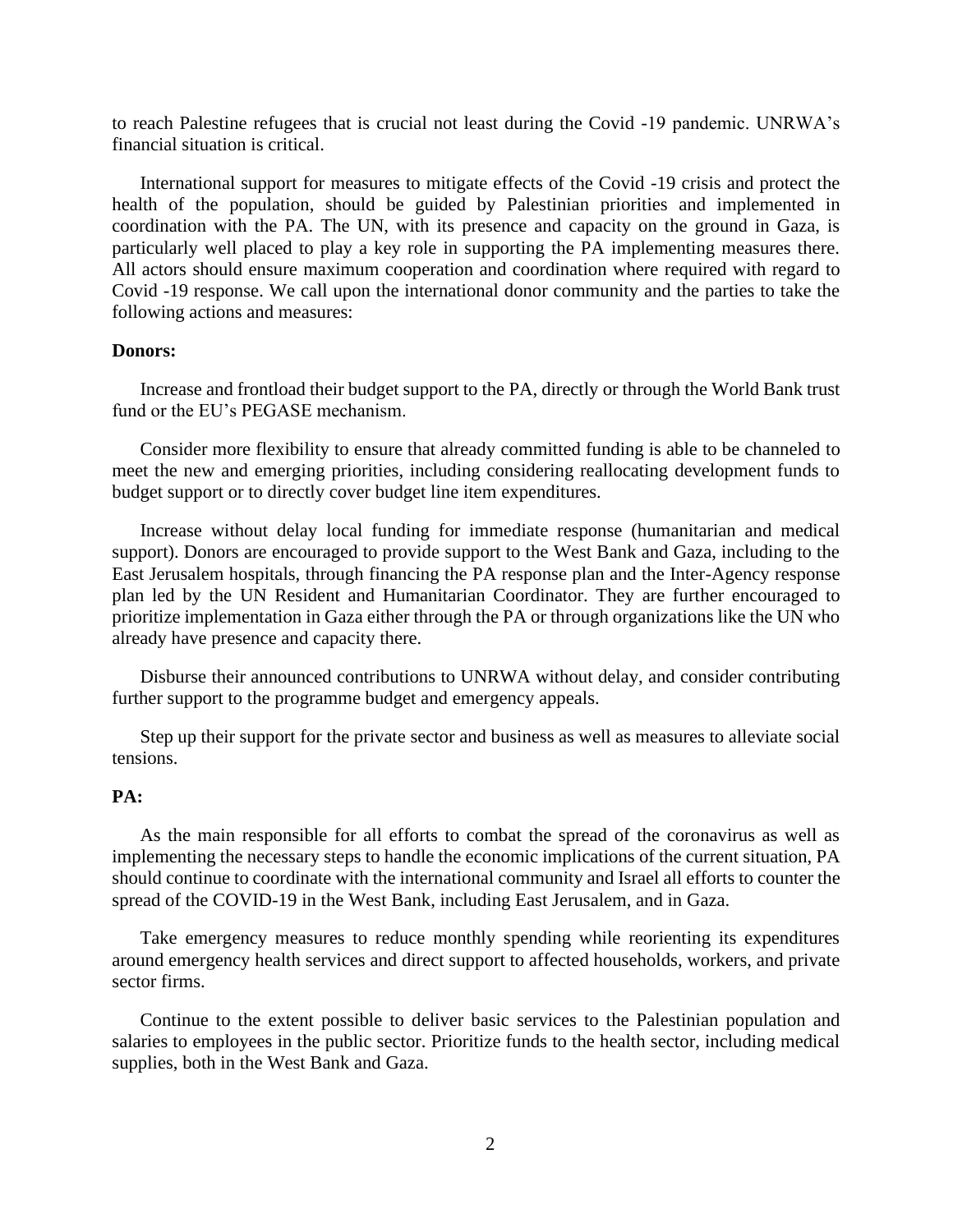Renew efforts to achieve agreements with Israel on the unresolved fiscal files that have the potential to impact positively on recovery of the Palestinian economy from the crisis.

# **Israel:**

Continue to facilitate access and movement, including supply lines of medical goods, relevant equipment, materials, humanitarian workers etc. especially to Gaza.

Mitigate the shortfall of PA revenues by pre-paying a mutually agreed fixed and predictable level of monthly clearance revenues, and releasing any other additional or outstanding amount available. Allow the maximum number possible of workers to continue to work in Israel and find compensation for absent days, while finding ways with the PA to reduce to a minimum the risk of contamination between the societies, including the provision of safe housing for those staying in Israel. 3. Renew efforts to achieve agreements with the PA on the unresolved fiscal files that have the potential to impact positively on recovery of the Palestinian economy from the crisis.

Achieving the highest possible degree of economic stability for the PA, as well as combating the further spread of the coronavirus, is a key interest for the PA and for Israel alike. Overcoming this extraordinary and global crisis together could also facilitate the broader efforts by the parties and the international community to achieve a negotiated two-state solution.

Norway, as Chair of the AHLC, in coordination with the EU is still planning to convene a meeting of the donor group towards the summer. The further fight against the coronavirus and restrictions on travelling and social distancing will define whether this will be possible and in which format. Our planned AHLC Ministerial Meeting in New York in September remains on the calendar.

# **II. UN SECRETARY-GENERAL'S ENVOYS TO THE MIDDLE EAST ISSUE JOINT APPEAL FOR IMPLEMENTATION OF A CEASEFIRE**

*On 11 April, Geir O. Pedersen, United Nations Special Envoy of the Secretary-General for Syria, Jan Kubis, UN Special Coordinator for Lebanon, Jeanine Hennis-Plasschaert, UN Special Representative of the Secretary-General for Iraq, Martin Griffiths, UN Special Envoy of the Secretary-General for Yemen, and Nickolay Mladenov, UN Special Coordinator for the Middle East Peace Process issued the following [press release.](https://www.un.org/unispal/document/joint-appeal-by-the-un-secretary-generals-envoys-to-the-middle-east-unsco-press-release/)*

On 23 March, the Secretary-General launched an appeal for an immediate Global Ceasefire, urging all warring parties to pull back from hostilities, put aside mistrust and animosity, and silence their guns. Many parties have responded positively to the Secretary-General's appeal, but more needs to be done to translate these words into actions.

Too many in the Middle East have endured conflict and deprivation for far too long. Their suffering is now compounded by the COVID19 crisis and its likely long-lasting social, economic and political impacts.

**We call on all parties to engage**, in good faith and without preconditions, on negotiating immediate halts to ongoing hostilities, sustaining existing ceasefires, putting in place more durable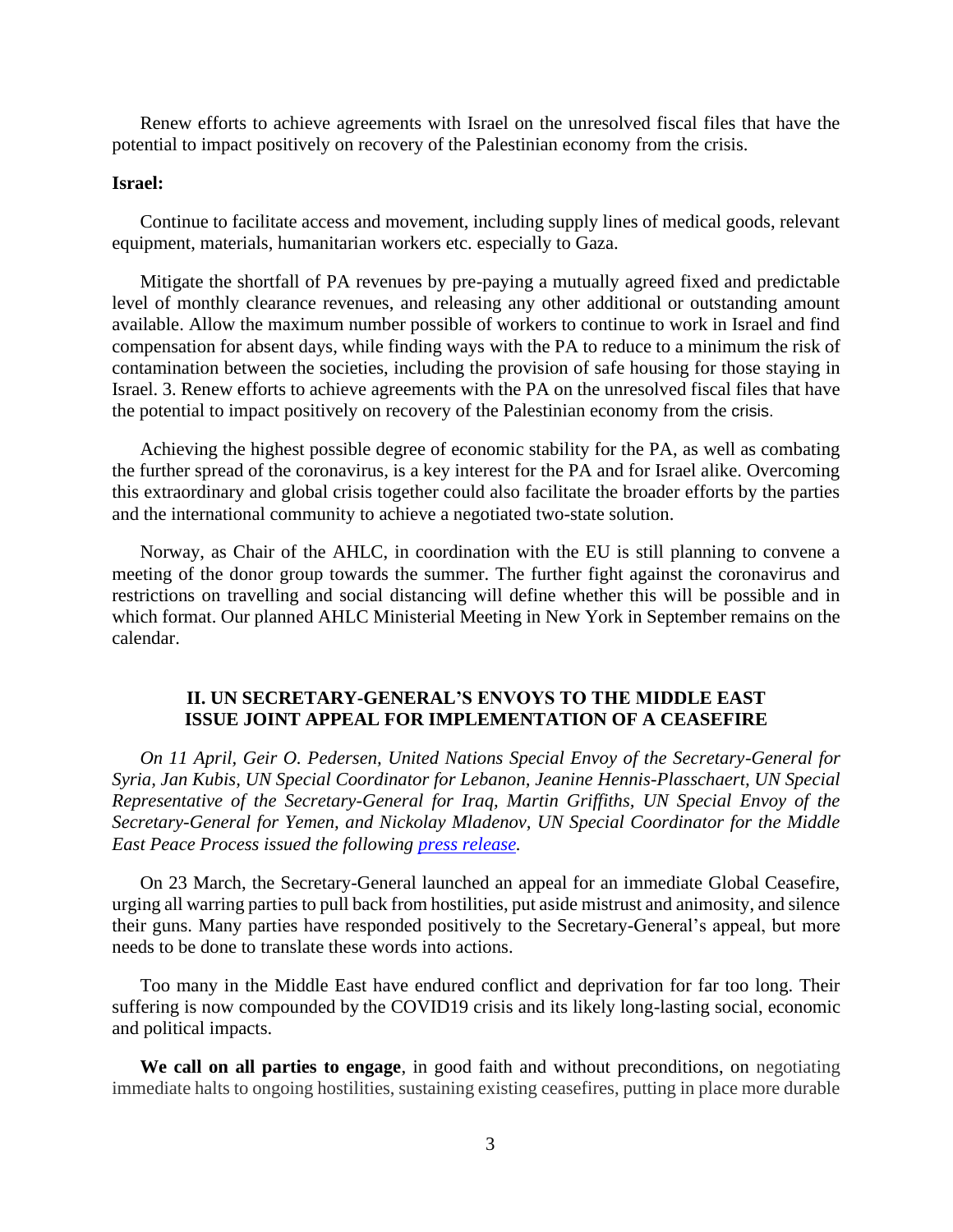and comprehensive ceasefires, and achieving longer-term resolutions to the persistent conflicts across the region.

**We also appeal to all to exercise maximum restraint**, de-escalate tensions and work to resolve differences through dialogue, negotiation, mediation or other peaceful means. We further call on all to refrain from any activities that can lead to further deterioration of stability and security in any country or the region as a whole.

**We urge parties to reach out across conflict lines** and cooperate locally, regionally and globally to stop the rapid spread of the virus and, where possible, to share resources, and allow access to medical facilities where needed.

**We call on all sides to facilitate humanitarian access and assistance** to the internally displaced and refugees, communities under siege, and all who have been ravaged by war and deprivation, without prejudice or discrimination. This requires fast-tracking the passage of health and aid workers at borders and in-country and ensuring they are protected. We further call on all to facilitate safe, voluntary and dignified return of refugees and IDPs to their homes by urgent, effective and meaningful action and measures.

**We call for special attention to the plight of the detained**, the abducted and the missing, and for humanitarian releases, access for humanitarian organizations, and urgent steps to ensure adequate medical care and protective measures in all places of detention.

**We call on all partners at a time when all are facing immense national challenges**, to work with the UN on urgent international response plans and recovery measures. No country, region or community can face the challenge of COVID-19 alone. Solidarity is required today and will be very much needed tomorrow.

Our teams will continue to focus on preventive diplomacy, on assisting all efforts to respond to the health and socio-economic consequences of the crisis, support broad cooperation in the interest of peace and the well-being of all, work relentlessly to facilitate humanitarian access to the most vulnerable, and engage resolutely for these objectives.

None of these efforts will succeed if the guns of war and conflict are not silenced. At a time like this, partisanship and narrow interests must yield to the greater cause and the good of the people. That is why we echo the Secretary-General in calling on all parties in the Middle East to work with the UN so we can "focus on the true fight of our lives."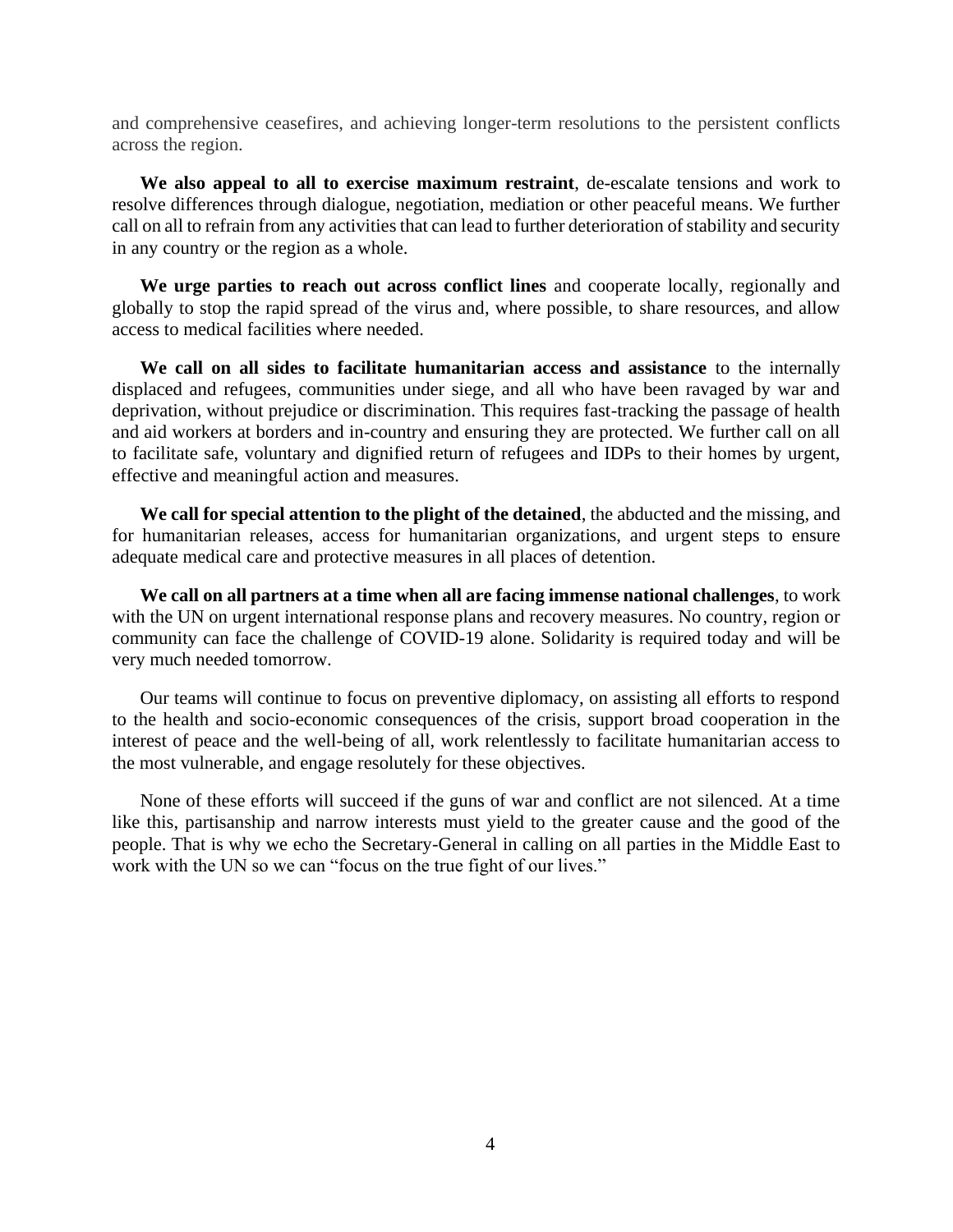# **III. UN SPECIAL COORDINATOR ISSUES STATEMENT ON SOCIO-ECONOMIC IMPACT OF THE COVID-19 PANDEMIC IN THE OPT**

*On 12 April, Nickolay Mladenov, United Nations Special Coordinator for the Middle East Peace Process, issued the following press [statement.](https://www.un.org/unispal/document/statement-by-un-special-coordinator-mladenov-on-the-socio-economic-impact-of-covid-19-in-the-opt/)*

I am concerned about the socio-economic consequences of the COVID-19 health crisis on the Palestinian people, particularly vulnerable communities in Gaza.

In addition to the public health implications of the pandemic, the negative shock to the Israeli and Palestinian economies will have profound implications for public welfare, employment, social cohesion, financial and institutional stability.

If current trends continue, the damage to the Palestinian economy will be substantial.

Economic contraction and necessary public health restrictions are having an adverse effect on the economy and the viability of the Palestinian Authority (PA). Revenues from trade, tourism and transfers have declined to their lowest levels in the last two decades. It is estimated that the fiscal gap for 2020 will reach USD 1 billion by the end of the year.

The Palestinian Central Bureau of Statistics (PCBS) projects that a three-month shutdown and a six-month shutdown would lead to GDP contractions of 5.1 percent and 7.1 percent, respectively. A decline of 7 percent of GDP would represent a negative shock among the largest annual contractions recorded since reliable statistics began in 1994.

With very limited control over its economy, the Palestinian Government does not have access to the conventional monetary and fiscal tools necessary to remedy the crisis. These are in the hands of Israel.

Preserving the functioning and stability of the PA is vital to the security and well-being of both Palestinians and Israelis alike.

The current situation is extremely dangerous and calls for bold action by all stakeholders.

I welcome Prime Minister Shtayyeh's announcement of an emergency budget aimed at keeping public spending to a minimum. This budget should focus on health-related expenditures, income support to vulnerable Palestinians, support for affected firms, especially small and medium enterprises, and continuity of government, including salaries and security-related expenditures. All spending should be oriented to these priorities. Gaza's specific needs must be adequately addressed too.

Israel has a critical responsibility. I welcome the emergency transfer of some ILS 120 million last month to the PA. This is an important first step. Urgent discussions however need to take place on how Israel can ensure regular transfers, even If clearance revenues continue to fall, in order to guarantee a smooth functioning of Palestinian institutions and service delivery to the Palestinian people. Both parties must work quickly to resolve barriers standing in the way of regular transfers, including withheld clearance revenues.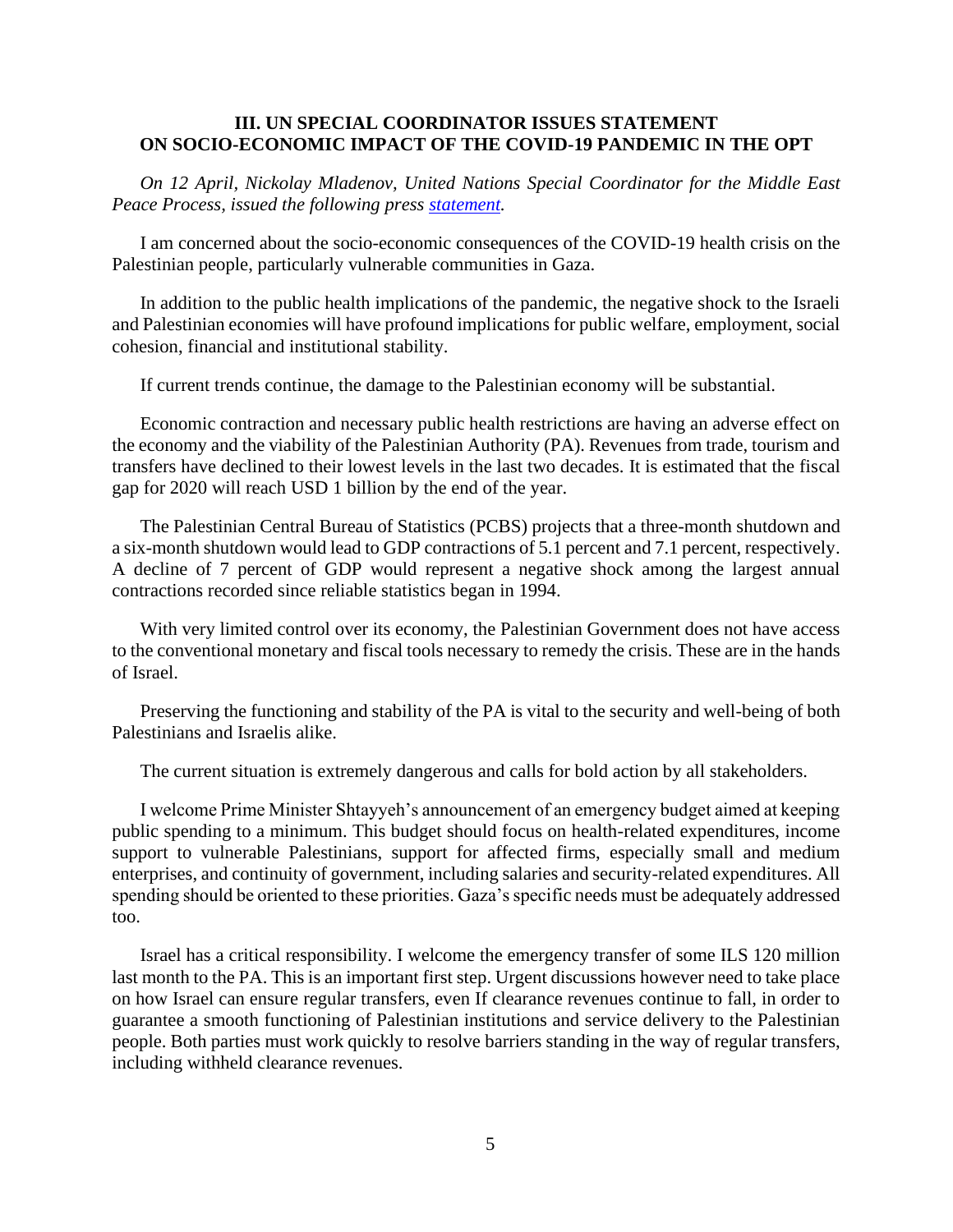The Palestinian Government will also require generous external support and technical assistance that is targeted directly to the recovery process. This demands improved coordination among donors with a focus on prioritized, targeted and integrated programing that guarantees transparency and accountability of funding.

The Ad Hoc Liaison Committee (AHLC) forum provides the platform for support to the PA as we move forward on the recovery process. I welcome the statement of the Chair of the AHLC on 3 April 2020, calling for strong international donor support.

The UN has been working closely with all stakeholders to ensure coordinated assistance to the health networks dealing with the spread of the virus in the occupied West Bank, including East Jerusalem, and Gaza.

We stand ready to support the Palestinian Government's socioeconomic response plan and urge all stakeholders to do the same."

# **IV. UN SECRETARY-GENERAL'S DEPUTY SPOKESPERSON HIGHLIGHTS NEED TO AVOID ANY STEPS THAT COULD ENDANGER THE PEACE PROCESS**

*Farhan Haq, Deputy Spokesperson for the United Nations Secretary-General, made the following [remarks](https://www.un.org/unispal/document/need-to-avoid-any-unilateral-steps-and-any-steps-that-could-endanger-the-peace-process-daily-press-briefing-excerpts/) during the daily press briefing of 13 April.*

…

Deputy Spokesman: Regarding the situation in the Jordan Valley, we've repeatedly spoken out — the SecretaryGeneral, Nickolay Mladenov and others — against… about the need to avoid any unilateral steps and any steps that could endanger the peace process, and we continue to do so. At this stage, of course, what we are encouraging is for the Israelis and the Palestinians to work together in the fight against COVID19, and Mr. Mladenov has been encouraged by the cooperation that the two parties have been showing as they try to deal with the pandemic.

…

# **V. PALESTINIAN RIGHTS COMMITTEE HOLDS VIRTUAL CONVERSATION WITH UNRWA IN GAZA**

*On 14 April, the Palestinian Rights Committee held a virtual conversation with Matthias Schmale, UNRWA Director of Operations in Gaza, on "The COVID-19 Pandemic in Gaza and Ways to Mitigate its Impact on Palestine Refugees". The [Chair's summary](https://www.un.org/unispal/document/virtual-event-the-covid-19-pandemic-in-gaza-and-ways-to-mitigate-its-impact-on-palestine-in-conversation-with-matthias-schmale-unrwa-director-of-operations-in-gaza-chairs-summa/) of the event is replicated below.*

The Event on "The COVID-19 pandemic in Gaza and ways to mitigate its impact on Palestine refugees" was convened virtually, on 14 April, under the auspices of the Committee on the Exercise of the Inalienable Rights of the Palestinian People (CEIRPP).

The one-hour Event consisted of a conversation between the Bureau of the Committee and **Mr. Matthias Schmale**, the Director of Operations in Gaza of the United Nations Relief and Work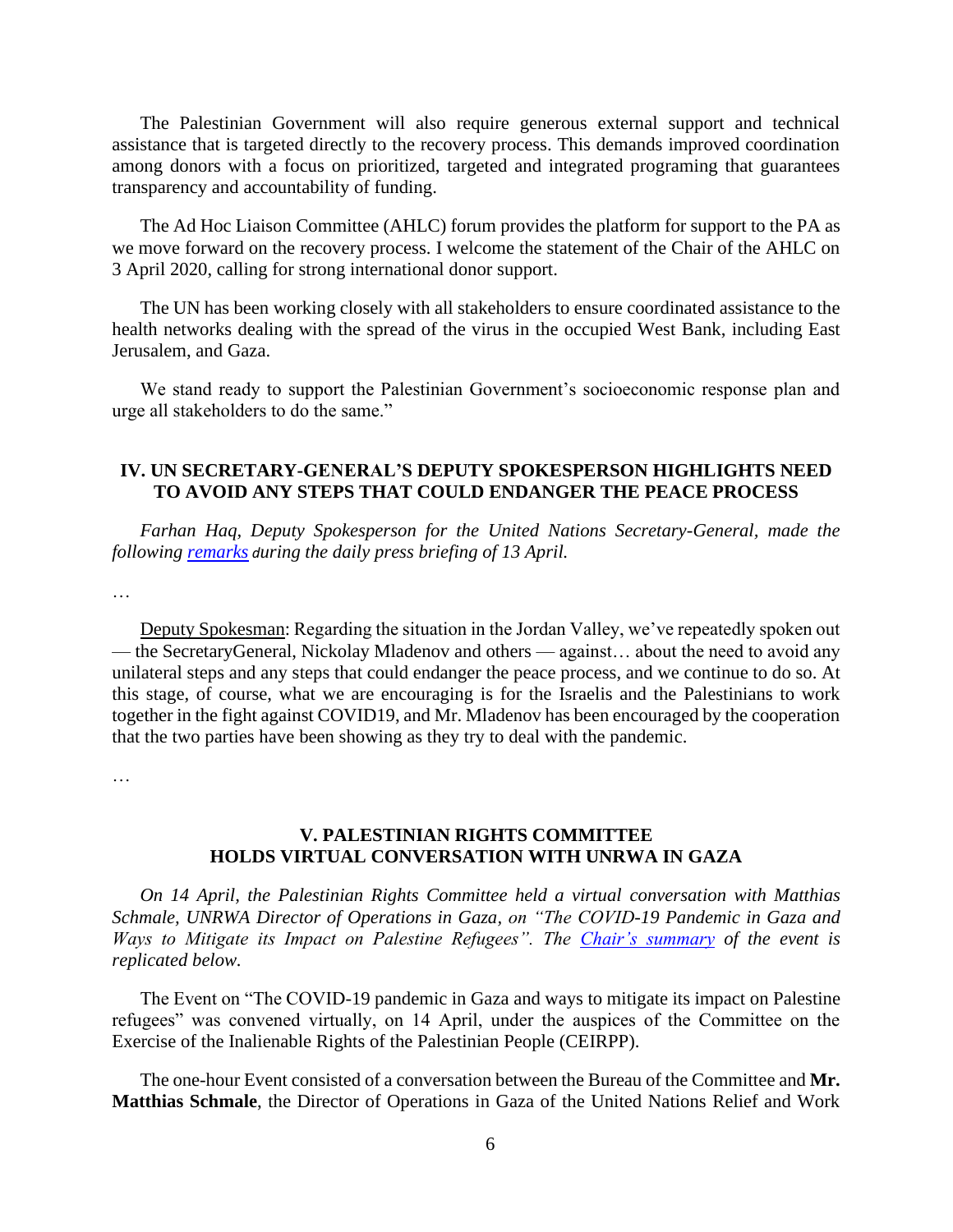Agency (UNRWA). It addressed current developments in the occupied Gaza Strip, the latter's preparedness for the COVID-19 pandemic, the assistance to Palestine refugees in the Strip provided through UNRWA and the need for continued international resolve to support the Agency including with emergency funding. The Event was [streamed](https://www.un.org/unispal/the-covid-19-pandemic-in-gaza-and-ways-to-mitigate-its-impact-on-palestine-refugees-conversation-with-matthias-schmale-unrwa-director-of-operations-in-gaza/) live on the Committee's official Facebook page.

At the opening, the Chair of the Committee, **Ambassador Cheikh Niang** (Senegal), shared a brief history of the Committee and its mandate, stressing that it was in such challenging times that the international community needed to rally its support and solidarity.

Mr. Matthias Schmale shed light on the set of challenges in Gaza during the COVID-19 pandemic. Against the background of years of Israeli blockade, Mr. Schmale's main concerns were Gaza's population density, dilapidated economy and inadequate health infrastructure. He informed that there were no cases of infection in the local community; those infected had come from overseas and had been placed under quarantine. He emphasized that an outbreak in Gaza's crowded refugee camps would swiftly overwhelm Gaza's health care system and cause an unprecedented health crisis. There was a concern that in case of an outbreak Israel would close Gaza completely. UNRWA had taken mitigating measures to prevent the virus from spreading to the local community; shared examples included converting some schools into health posts and extending UNRWA's primary health care services to the population at large and not only to refugees. The local authorities had also closed mosques and other places of congregation.

During the Event's interactive section and responding to questions from **Ambassador Dian Tianshan Adjani** (Indonesia), Mr. Schmale underlined that UNRWA, as the United Nations system, was aligned with the Palestinian Government's response plan for the pandemic, complementing it with public health messaging through UNRWA's Palestinian staff, for example. He expressed concern abour a possible tightening of the blockade should an outbreak take place, which may not be effective in countering the pandemic but would be devastating for the economy of the Strip.

Responding to **Ambassador Ana Silvia Rodríguez** (Cuba), Mr. Schmale emphasized that contributions to Gaza could also be in the form of technical expertise and stressed the importance of solidarity as referenced by the Secretary-General, the Deputy Secretary-General and the World Health Organization. Referring to UNRWA's role, he stressed that the Agency was "driven by its mandate" and that it "exists because there is no just solution for the people of Palestine".

Addressing questions from **Ambassador Adela Raz** (Afghanistan), Mr. Schmale underlined that the economy in Gaza had been collapsing even before COVID-19, with unemployment as high as 50 per cent, and for those below 30 years of age as high as 70 per cent. He called for international solidarity to convince the occupying Power to lift the blockade, concluding that "if you want to help Gaza, lift the blockade." Mr. Schmale added that UNRWA's core funding for Gaza would last until May and maybe June 2020. If Gaza's total collapse were to be avoided, funding for COVID-19 measures should not detract funding for UNRWA's other operations.

In response to **Counsellor Julia Imene-Chanduru** (Namibia), Mr. Schmale noted that UNRWA was part of the Occupied Palestinian Territory appeal, facilitated by UN Resident Coordinator and Development and Humanitarian Coordinator, and that the response rate for the first round of the appeals had been fairly positive with 80 per cent being funded. As for UNRWA's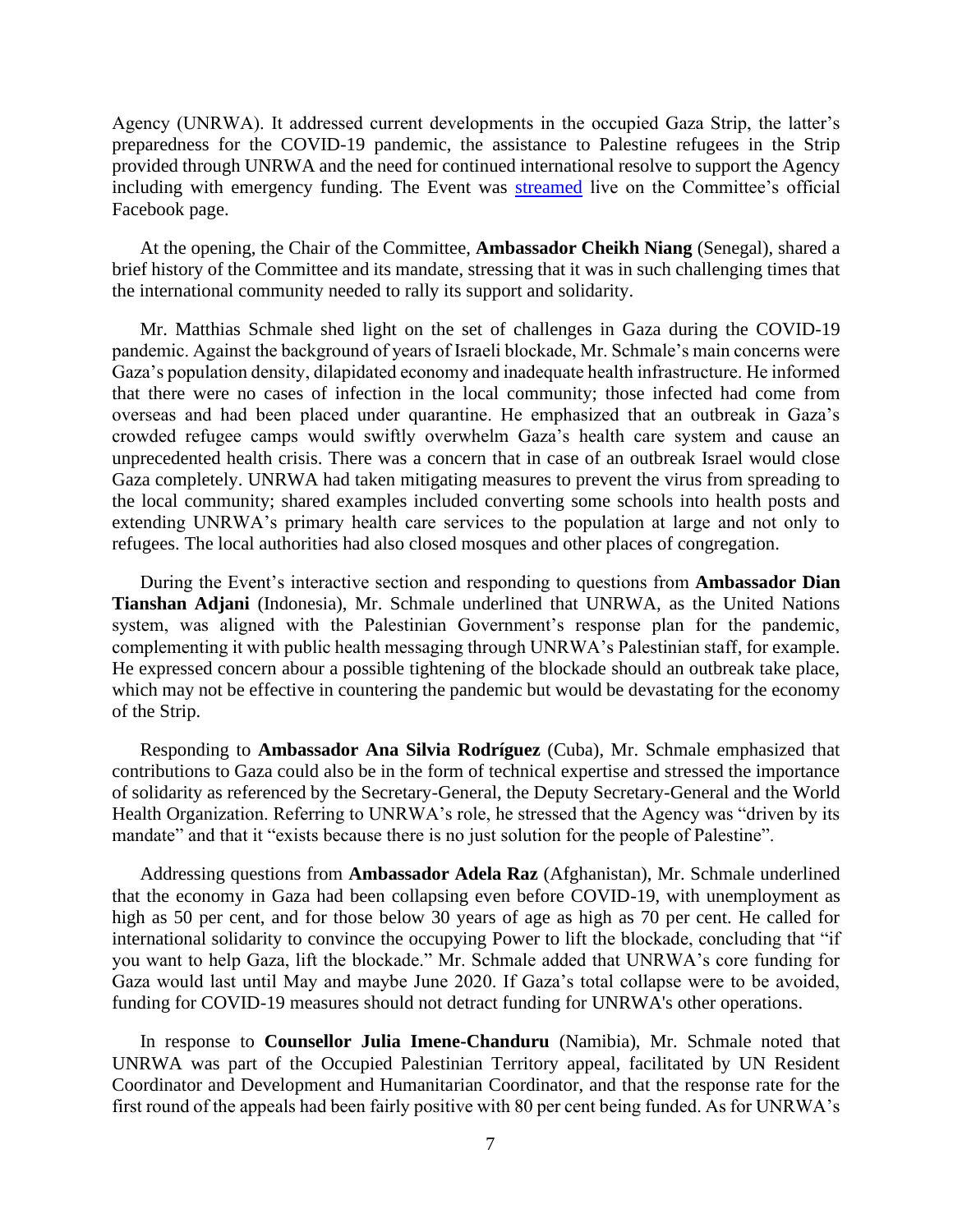own appeal, Mr. Schmale stressed that while the initial response was positive, the question was not just about resources but about availability of protective equipment, for example.

**Ambassador Riyad Mansour** (Palestine) noted that Palestine's relationship with the occupation authorities was limited to technical coordination and was not cooperation. Israel was forced to deal with Palestinians because it occupied their land.

Mr. Schmale concluded that for Gaza it was not a matter of international aid, but of occupation, as it relied on a highly educated population that was innovative, resilient, entrepreneurial and able to turn the Strip into a prosperous place if the blockade were lifted.

The virtual Event was closed by the Chair.

### **VI. PALESTINIAN RIGHTS COMMITTEE HOLDS VIRTUAL CONVERSATION WITH PALESTINIAN CIVIL SOCIETY**

*On 21 April, the Palestinian Rights Committee held a virtual discussion with Palestinian civil society representatives on "the COVID-19 Pandemic Under Occupation – National Resilience and International Support". The [Chair's summary](https://www.un.org/unispal/document/in-conversation-with-palestinian-civil-society-the-covid-19-pandemic-under-occupation-national-resilience-and-international-support-ceirpp-chairs-summary/) of the event is replicated below.*

The Event on **"The COVID-19 pandemic under occupation – national resilience and international support"** was convened virtually, on 21 April 2020, under the auspices of the Committee on the Exercise of the Inalienable Rights of the Palestinian People (CEIRPP).

The Event consisted of a conversation between the Bureau of the Committee and three Palestinian civil society representatives: **Mr. Ali Ghaith**, Palestinian journalist and activist in East Jerusalem; **Ms. Randa Siniora**, General Director of the Women's Center for Legal Aid and Counselling (WCLAC) in Ramallah; and **Mr. Issam Younis**, the Director-General of the Al Mezan Center for Human Rights in Gaza.

The 90-minute event elaborated on how the Palestinian population in the West Bank, including East Jerusalem, and Gaza is coping with the COVID-19 pandemic under the ongoing occupation and political uncertainty in Israel and threats of annexation. The speakers elaborated on their challenges and restrictions in their respective locations, and on whether Israel, the occupying Power, upheld its responsibilities under international law vis-à-vis the occupied Palestinian population. The Event also elaborated on suggestions for Member States and global civil society to continue supporting the Palestinian people. All Member States and Observers, United Nations organizations, intergovernmental and civil society organizations were invited to attend, and the Event was [streamed](https://youtu.be/CRW_igwYTl4) live on the Committee's [official Facebook page.](https://www.facebook.com/UN.palestinianrights/)

At the opening, the Chair of the Committee, **Ambassador Cheikh Niang** (Senegal), shared a brief history of the Committee and its mandate and highlighted how, in these new and challenging times, the Committee would use innovative ways to ensure it continued to support the Palestinian people.

Mr. Ghaith contextualized his remarks against the ongoing Israeli policies of land confiscations, movement restrictions, and isolating Jerusalem from the West Bank by erecting the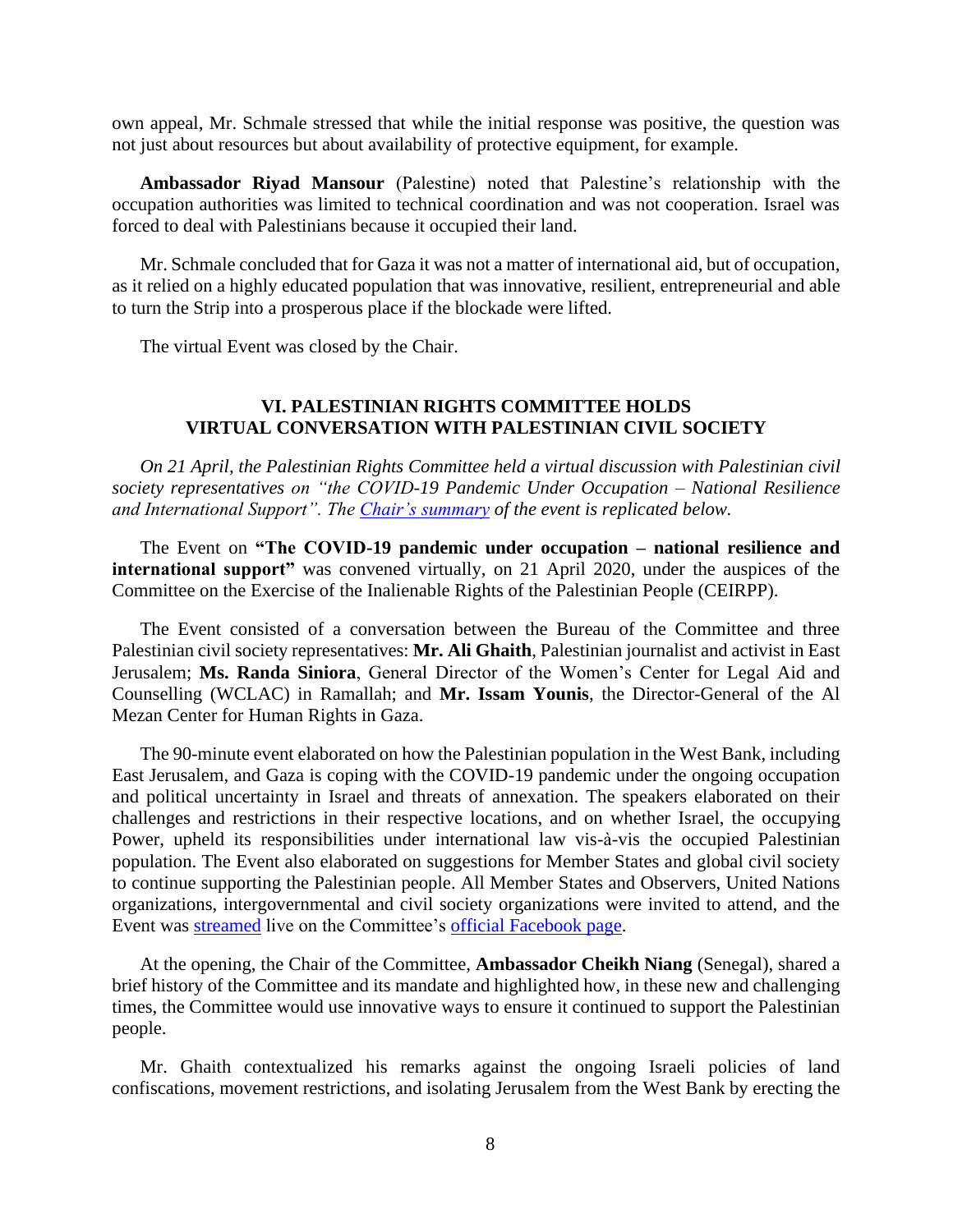separation wall. He highlighted Israel's biased policies by flagging discrepancies in the Israeli authority's funds disbursement process, which resulted in neglecting the provision of social services that include health, education, and infrastructure. In the current Coronavirus pandemic, Israeli authorities in East Jerusalem were not sharing accurate information about infections, let alone in Arabic, shut down civil society initiatives, and established containment measures aimed at only preventing the spread of the virus from Palestinian to Jewish neighborhoods but not inside the Palestinian community. The occupying Power also shut down Palestinian initiatives to provide health and disinfection services and food distribution.

Palestinians in East Jerusalem had to rely on social media platforms for news, which only created conditions for rumour spreading. What was needed, he added, was increasing preventative measures, awareness campaigns, random and arranged examinations, emergency medical services, and economic support for affected families under the principle of social solidarity.

Ms. Siniora expressed that this global pandemic had unique features for Palestinians living under occupation. Contrary to the initiative of Secretary-General Guterres for a global ceasefire, the Israeli authorities – responsible as occupying Power for the wellbeing of the Palestinians under its control – were continuing "business as usual" as evidenced by OCHA reports on systematic violations of human rights in the occupied Palestinian territory. She also highlighted how women were disproportionately affected by the pandemic due to deeply rooted inequalities and the persistence of traditional roles in Palestinian society, which only increased women's responsibilities as caregivers during the times of lockdown. This was compounded through night raids by Israeli forces without proper personal protective equipment (PPE). Restrictions on family reunifications, movement, and access to medical permits were further exacerbating the situation.

Mr. Younis, speaking on the situation in Gaza and Gazans' coping mechanisms with the new challenges paired with the ongoing difficulties, underlined that population density, the 14-year blockade, movement restrictions, and the requirement of having permits to attain outside medical treatment only indicated that the worst was yet to come. For example, only 3-4,000 COVID-19 tests had been allowed into the enclave, whose population stood at over 2 million. He stated that COVID-19 was a political crisis and the political context should be taken into consideration when dealing with the pandemic in Gaza. Without addressing the main cause of the problem – Israel's blockade and occupation and the lack of accountability for its actions – humanitarian aid would not be sufficient to combat the virus.

Ms. Siniora, replying to **Ambassador Feda Abdelhady-Nasser** (Palestine), explained that her organization was currently supporting women subjected to gender-based violence, including domestic violence. Her center was also joining efforts with other civil society organizations through voluntary efforts and initiatives throughout the occupied Palestinian territory. As a part of these activities, they addressed the issue of illegal violations and exerted efforts to bring to the situation in the OPT to the attention of the International Criminal Court, as serious investigations in the occupied Palestinian territory were now needed more than ever.

Answering a question from **Ambassador Dian Triansyah Djani** (Indonesia) on Israel's actions to carry out its obligations as the occupying Power and the crisis in the global supply chain and food prices, speakers highlighted that the occupation mixed with the pandemic was very serious combination limiting Palestinians' access to basic goods and needs. Yet there was no need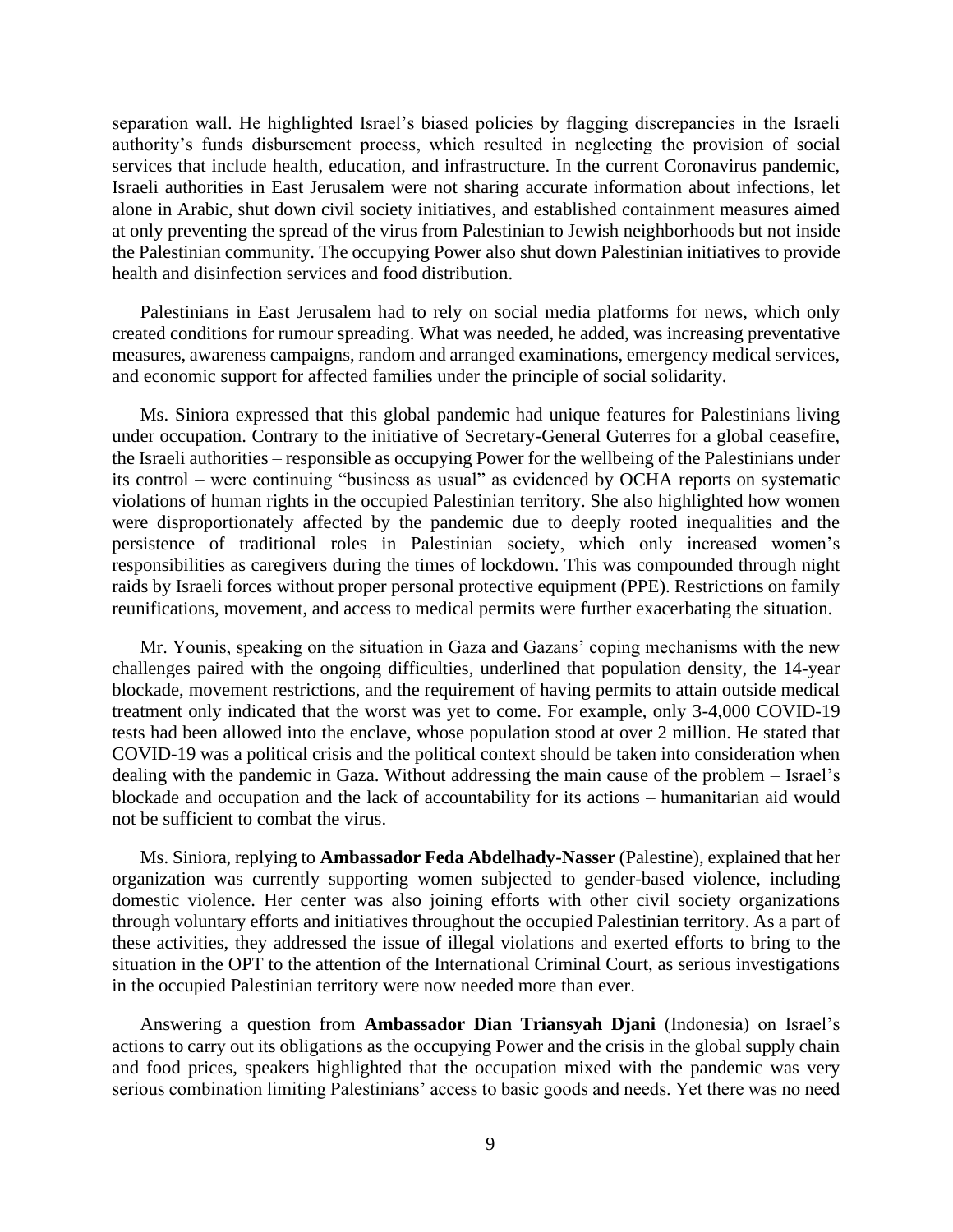to reinvent the wheel: Israel just had to follow through with what was accepted practice under international law. Gaza had already been suffering from acute food, health, and security shortages long before COVID-19 so it stood no chance in combatting a virus that well-developed countries, with adequate financial means, were finding difficult to fight.

The speakers agreed that political will in the international arena was needed to end the conflict and to enforce Israel's compliance with UN Security Council resolutions. The body of international law and agreements existed; it was up to the United Nations Member States on the side of the Palestinian people and its fundamental rights, including the Committee, to push for more action to end the occupation. Resolutions were not sufficient without concomitant action.

**Ambassador Neville Gertze** (Namibia) stressed the that now was the time for the people throughout the world to demonstrate their shared values, with humanity being the main one, and support the Palestinian people who, while already dispossessed, were now also denied access to health, which had led to a terrible situation becoming even worse.

**Ambassador Riyad Mansour** (Palestine) thanked the speakers for what he referred to as their testimonies on the crimes of Israel during the COVID-19 pandemic noting that the disease could only be fought with the collaboration and coordination of all nations under the umbrella of the United Nations.

In their concluding remarks, the speakers emphasized that even in such a bleak situation,

Palestinian resilience remained strong, for example through "The Palestinian Gathering to Combat Coronavirus", that it was time for the United Nations to act in support of and coordination with Palestine, and to emphasize the rule of law and universal principles.

The virtual Event was closed by the Chair.

# **VII. HOST AND DONOR COUNTRIES HOLD SECOND MINISTERIAL STRATEGIC DIALOGUE ON UNRWA**

*On 22 April, the United Nations Relief and Works Agency for Palestine Refugees in the Near East (UNRWA) issued the following [press statement.](https://www.un.org/unispal/document/second-ministerial-dialogue-on-unrwa-held-statement/)* 

Foreign Ministers H.E Ayman Safadi of Jordan and H.E Ann Linde of Sweden hosted the second Ministerial Strategic Dialogue today, via telecommunication, to discuss joint efforts to support the United Nations Relief and Works Agency for Palestine Refugees in the Near East (UNRWA). Participants included Egypt, France, Germany, Japan, Kuwait, Norway, United Kingdom, the European External Action Service and the European Commission. The meeting was attended by UNRWA Commissioner-General Philippe Lazzarini.

The participants underscored the importance of UNRWA as a critical component for humanitarian relief, regional development, stability and security, and underlined that UNRWA must continue to operate in fulfilment of its UN mandate until a durable and just solution to the Palestine refugee issue is found in accordance with international law and relevant UN resolutions, including UN General Assembly resolution 194, and within the context of a comprehensive solution to the Palestinian-Israeli conflict on the basis of the two-state solution.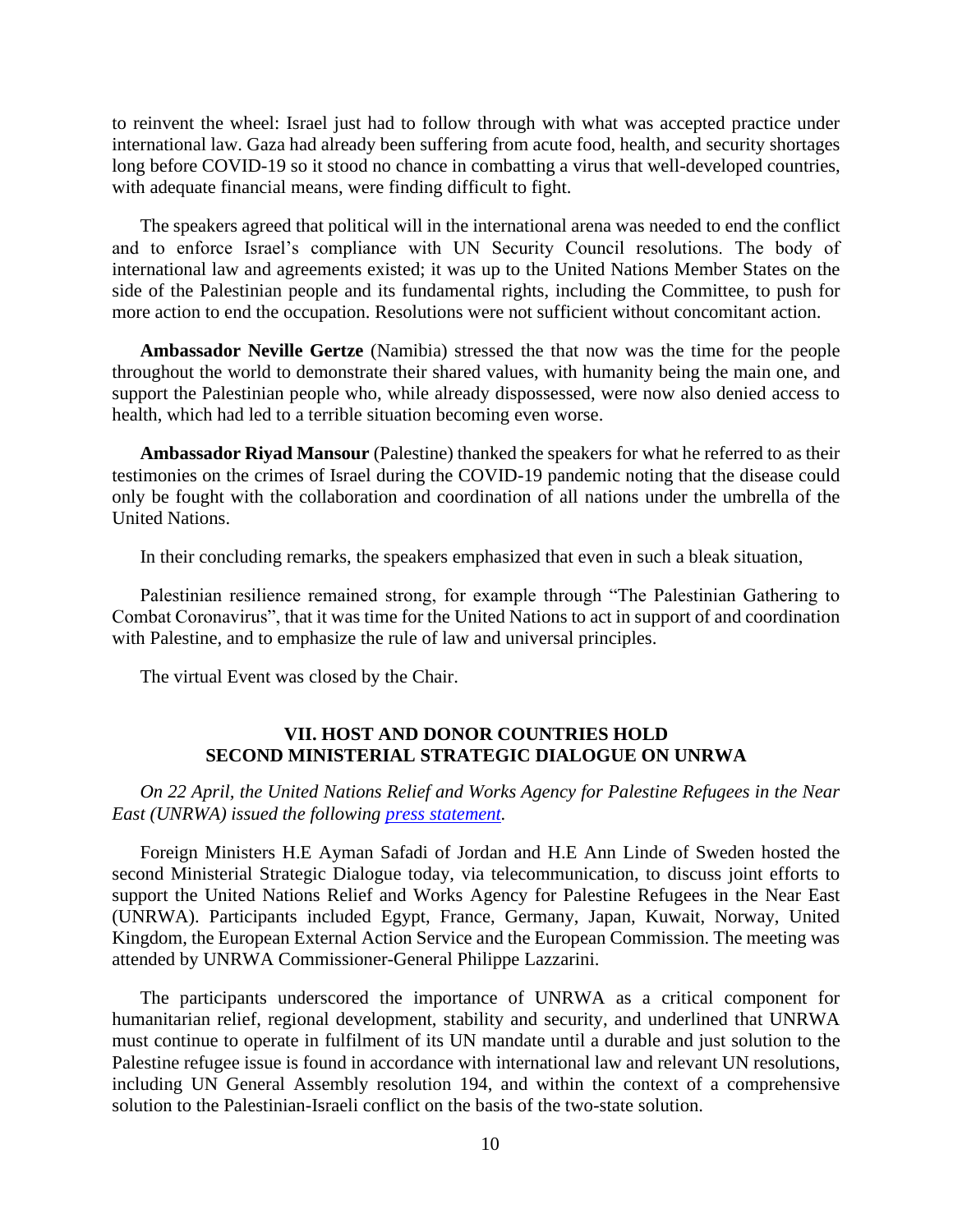The participants emphasized the importance of UNRWA's programmes in providing essential services to over 5.6 million Palestinian refugees in its five areas of operations, including East Jerusalem and Gaza, in line with UN values, and contributing to the Agenda 2030 in accordance with UNRWA's mandate.

The Strategic Dialogue welcomed the overwhelming international support for UNRWA's mandate renewal at the United Nations General Assembly in December 2019 and stressed the need to translate that political support into financial support, to allow UNRWA to continue delivering its vital services to Palestinian refugees efficiently and without interruption.

The participants expressed strong support for UNRWA's new leadership and welcomed the Commissioner-General's briefing on his plans to further strengthen the Agency.

Given the gravity of the global COVID-19 crisis, the participants called for support to UNRWA's response to the COVID-19 pandemic, including through ensuring that the Agency's flash appeals are fully funded. Participants also expressed appreciation for UNRWA's staff as frontline responders to the Covid 19 pandemic and the Agency's ability and ensure the delivery of its mandate in an increasingly challenging political and financial environment.

The Strategic Dialogue called for a renewed international commitment for 2020 and beyond, in order to ensure that UNRWA is able to maintain its educational, health, relief and vital development services to refugees and to advocate for their rights and protection in accordance with its mandate. The participants invited all donors to actively support UNRWA, notably through multiyear financial commitments and core financing, to help the Agency meet the 2020 budget requirements and ensure sufficient sustainable, and predictable financial support. Furthermore, the participants explored ways to assist the Agency diversify and expand its donor base and its funding opportunities.

The participants agreed to convene a virtual pledging conference in the coming months to ensure that the Agency's financial needs are met.

# **VIII. UN SPECIAL COORDINATOR WARNS SECURITY COUNCIL ABOUT NEW PUSH FOR WEST BANK ANNEXATION**

*On 23 April, the Security Council held an open virtual meeting on the situation in the Middle East, including the Palestinian question. Mr. Nickolay Mladenov, Special Coordinator for the Middle East Peace Process, provided the below [briefing.](https://www.un.org/unispal/document/special-coordinator-mladenovs-briefing-to-the-security-council-on-the-situation-in-the-middle-east-3/)* 

I brief you today as the Middle East continues to confront the monumental challenge of containing the COVID-19 pandemic.

On 23 March, the Secretary-General launched an appeal for an immediate global ceasefire. On 11 April, my fellow Envoys to the Middle East and I echoed the Secretary-General's call and restated our firm commitment to preventive diplomacy, to assisting all efforts to respond to the health and socio-economic consequences of the crisis, to supporting cooperation in the interest of peace, and to facilitating humanitarian access for the most vulnerable.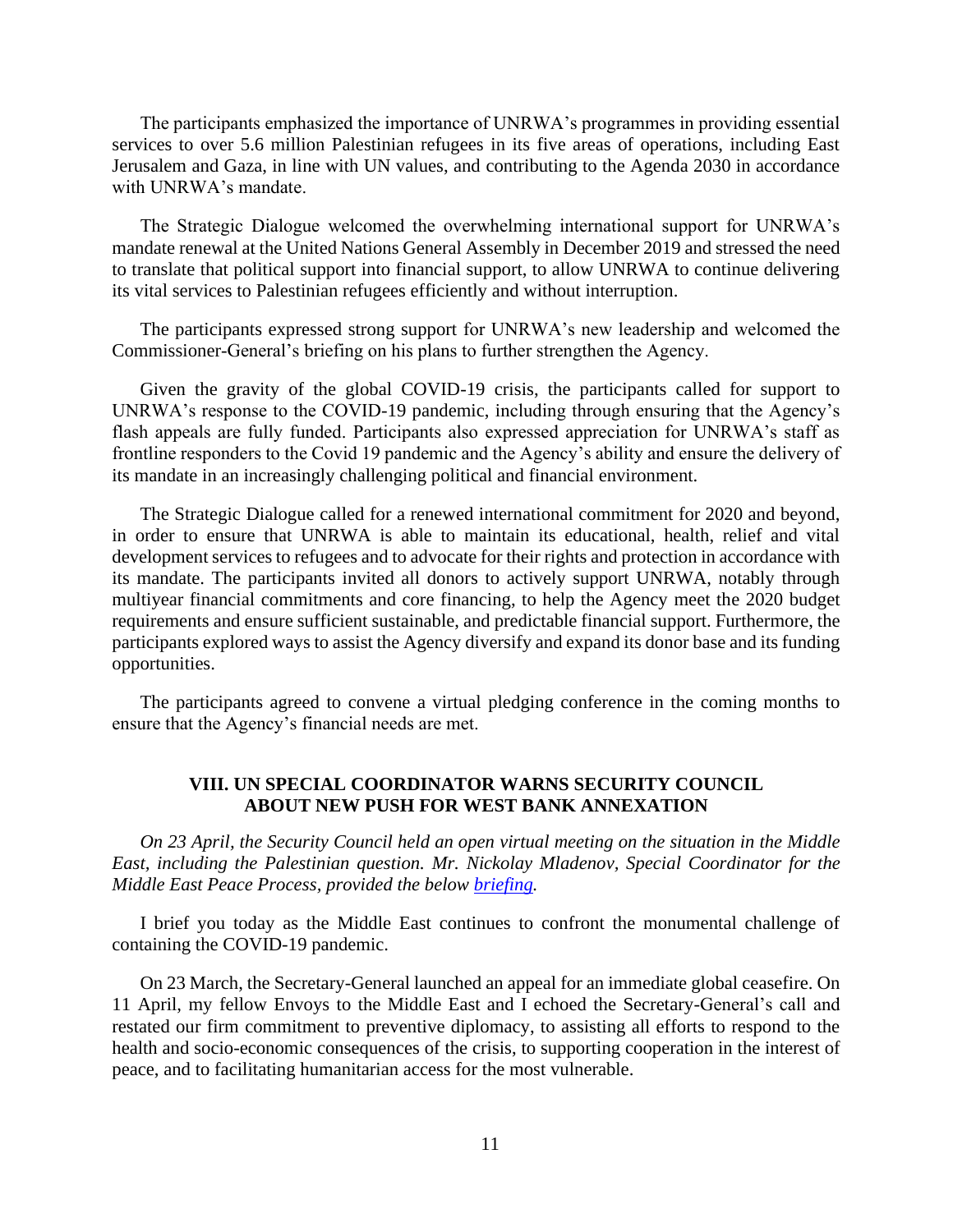The past month has seen inspiring examples of cooperation across conflict lines in the common battle against the virus. But it has also witnessed continued confrontation and fighting, as the human toll of war continues to rise.

The dangerous prospect of annexation by Israel of parts of the occupied West Bank is a growing threat. If such a move were implemented, it would constitute a serious violation of international law, deal a devastating blow to the two-state solution, close the door to a renewal of negotiations, and threaten efforts to advance regional peace.

On 20 April, the two leading political parties in Israel signed a coalition agreement to form a government. While the two sides reiterated a committed to advance peace agreements and cooperate with Israel's neighbors, they also agreed on advancing annexation of parts of the West Bank, starting 1 July 2020. The Palestinian Authority has threatened that if this move takes place, it will cancel the implementation of all bilateral agreements.

Despite these worrying developments, I am encouraged that the COVID-19 crisis has also created some opportunities for cooperation. I hope that these opportunities will not be undermined or destroyed if the political context between Israel and the Palestinian Authority deteriorates. With support from the United Nations, both sides are coordinating their efforts on tackling the common threat posed by the pandemic. Much more can - and must - be done.

The recognition of this interdependence could, if there is political will, can translate into tangible progress towards resolving the conflict.

I strongly urge Israeli and Palestinian leaders to seize this moment to take steps towards peace, to reject unilateral moves that will only deepen the wedge between the two peoples and undermine the chances for peace.

Developments on the ground continue to be dominated by the COVID-19 crisis and efforts to respond to its medical, social and economic consequences.

The UN has put together a Response Plan, requesting USD 34 million to respond to the public health needs and immediate humanitarian consequences of the pandemic in the occupied West Bank, including East Jerusalem, and the Gaza Strip. The response plan, led by Deputy Special Coordinator McGoldrick, was developed in coordination with the Palestinian Ministry of Health. It will provide an important bridge to the Palestinian Government's broader socio-economic recovery plan.

I thank all Member States who have contributed and encourage others to urgently support these critical efforts.

Since the start of the crisis, the UN has delivered more than a million items such as essential drugs and equipment for the management of COVID-19, including personal protective equipment, laboratory materials, thousands of tests, oxygen therapy devices and advanced analysis machines. These items have reached hospitals and clinics directly and also through the Palestinian Ministry of Health.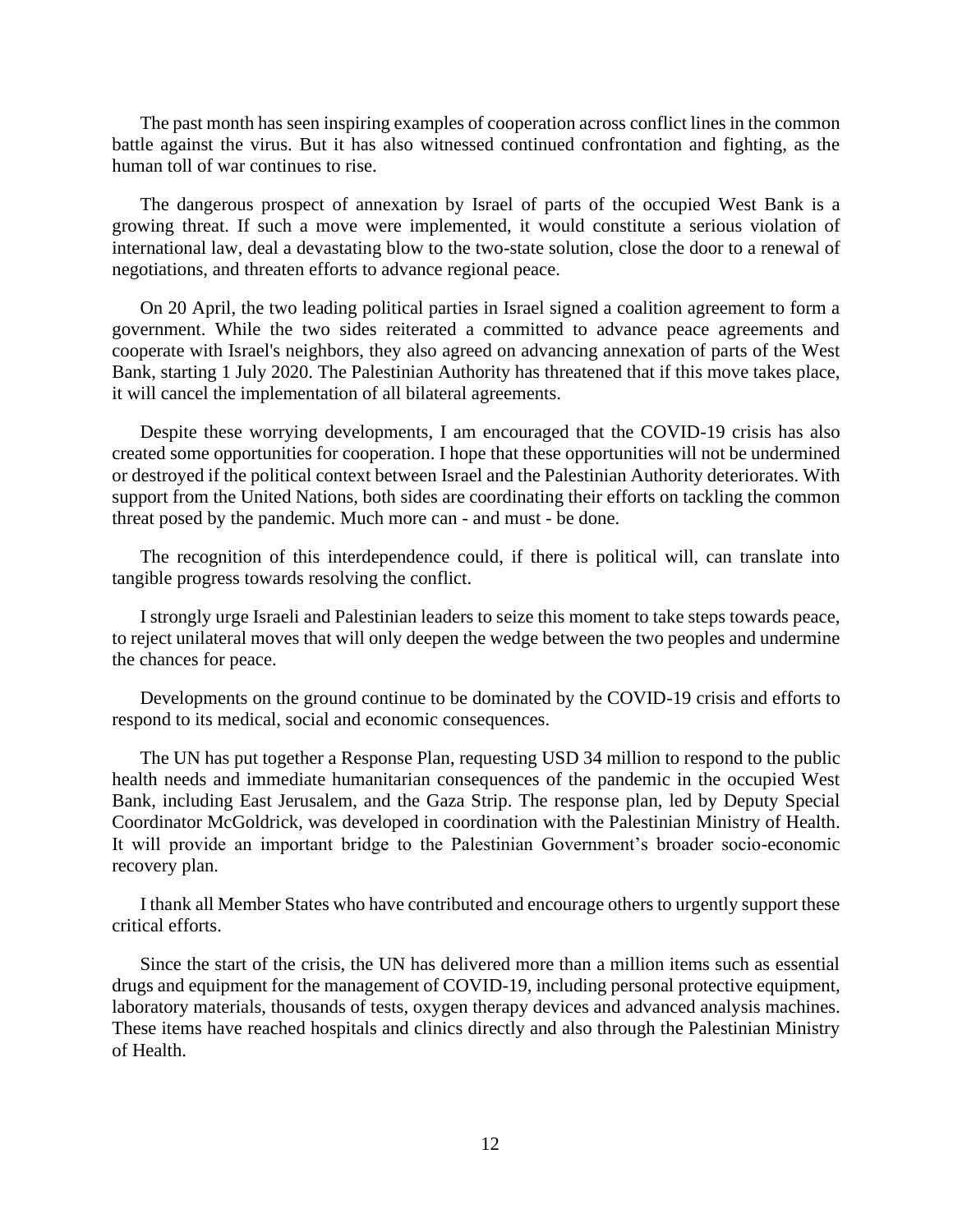The UN and its partners have provided training for Gaza health workers to build capacity on the ground, while the World Health Organization and UNICEF continue efforts to procure essential ICU and ventilator equipment.

On 15 April, the Palestinian Ministry of Health sent a shipment of drugs and supplies to Gaza. This included laboratory and testing materials, dialysis materials and some critical medications.

Israel also continues its efforts to provide and facilitate assistance to the Palestinians related to COVID-19.

UNRWA is also engaged in response efforts, having opened its health services to non-refugees in Gaza. In this context, I welcome the efforts of Jordan and Sweden in hosting the second Ministerial Strategic Dialogue on UNRWA on 22 April and the important focus placed on the need to continue supporting the Agency.

I take this opportunity to commend once again Palestinian and Israeli authorities for their continued efforts and sustained coordination to contain the virus and mitigate its economic fallout.

Despite the positive steps, significant challenges remain.

Palestinian health services continue to report an acute shortage of medical equipment and personnel due to insufficient funding.

In Gaza, the Ministry of Health reported that in March it ran out of 44 per cent of essential medical supplies. This, in addition to the urgent need for laboratory materials needed to conduct testing, as well as ICU equipment.

Tens of thousands of Palestinian workers have remained in Israel, providing for their families during a difficult time. If they return home, they must be properly quarantined and screened. The UN Country Team is working with the Palestinian authorities to ensure that the necessary facilities are in place for such an eventuality.

In East Jerusalem, where the health network is chronically underfunded, only two of six hospitals are prepared to deal with cases of COVID-19 that require clinical care. The Israeli closure of a COVID-19 testing clinic in the Silwan area of East Jerusalem on 14 April has also raised concerns.

Although to date no COVID-19 cases have been reported among prisoners, the Palestinian leadership has expressed concerns regarding the potential impact of the crisis on detainees in Israeli prisons.

I encourage all authorities to consider the release of or alternatives for those in various forms of detention who are particularly vulnerable – such as the elderly or those with pre-existing medical conditions – as well as children and women.

The impact of the virus on women and girls is particularly concerning. Evidence is emerging that gender-based violence, including domestic violence, has increased since the onset of the pandemic.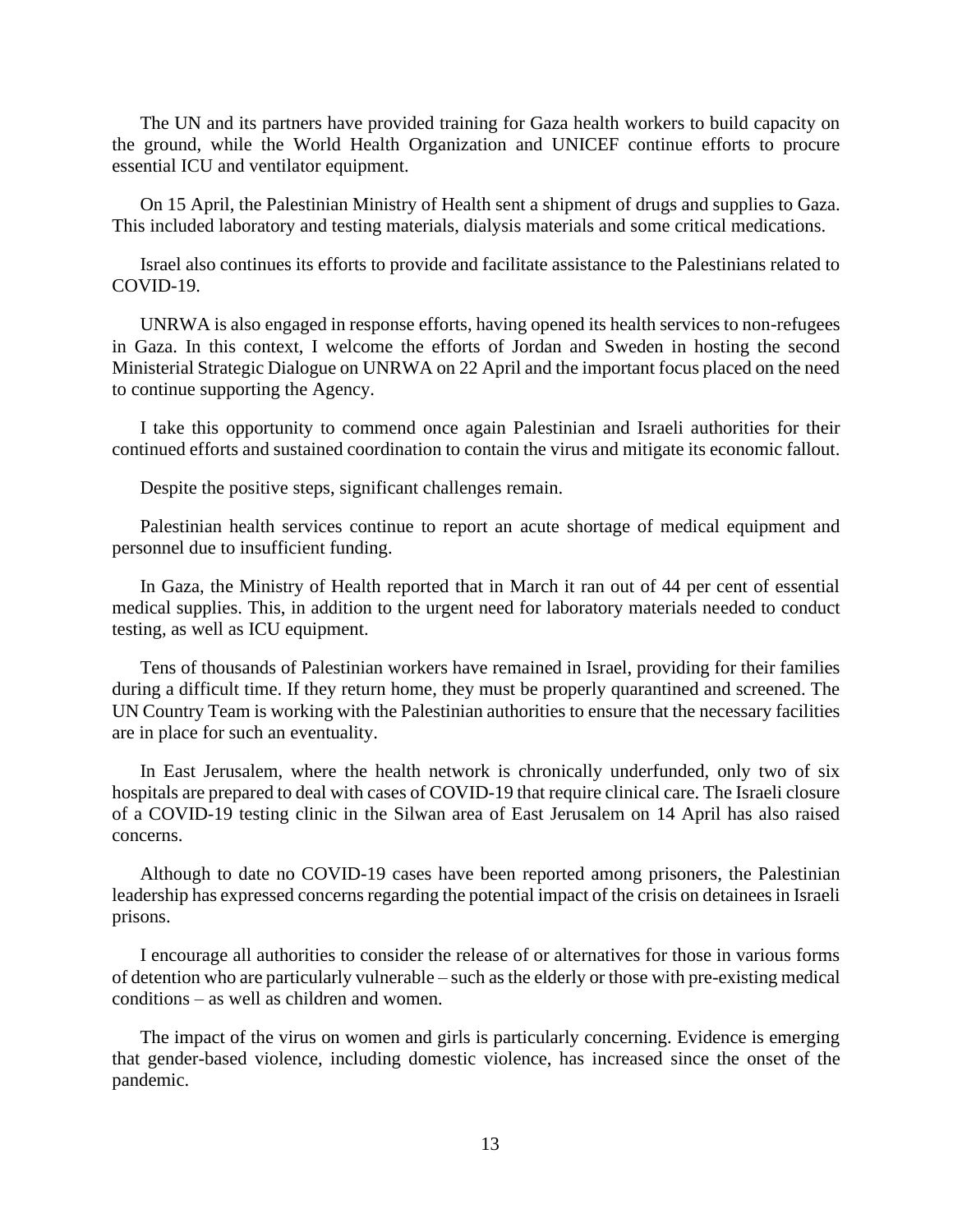The crisis is also impacting women's engagement in economic activities and exacerbating preexisting gender inequalities. According to a recent survey by UN-Women, 27 per cent of women's businesses have been shut down, and 73 per cent of women surveyed indicated that they can only sustain their businesses under the current conditions for a maximum of four months. I encourage the Palestinian Government to work with the UN and take all necessary measures to ensure protection of women and girls.

Aside from the immediate health concerns, COVID-19 will also take a severe toll on the broader socio-economic situation.

If current trends continue, the damage to the economy risks the very existence of the Palestinian Authority. Revenues from trade, tourism and transfers have declined to their lowest levels in the last two decades. The PA fiscal gap for 2020 will likely exceed USD 1 billion.

Israel has a critical responsibility to ensure the well-being and safety of people under its control.

As a result of the occupation, the Palestinian Authority has limited sway over its economy and does not have access to the conventional monetary and fiscal tools necessary to remedy the crisis.

Following a series of consultations recently held with the Israeli and Palestinian Ministers of Finance, I can report today that measures are being discussed that will ensure, for the coming four months, that clearance revenue transferred by Israel to the Palestinian Authority do not fall below USD 137 million per month. This is the minimum amount necessary to ensure the Palestinian Authority's fiscal viability and critical service delivery to the Palestinian people.

In this context, I also welcome the Palestinian Prime Minister's announcement of an emergency budget aimed at keeping public spending to a minimum. This budget should re-orient all spending towards health-related expenditures, income support to vulnerable people, support for affected firms, and continuity of government, including salaries and security-related expenditures. Gaza's specific needs must also be addressed in this budget.

Turning briefly to Gaza, a relative calm has prevailed in and around the Strip. Two rockets were launched towards Israel on 27 March, and in response the Israel Defense Forces (IDF) fired three missiles at targets it identified as militant facilities.

Earlier this month, however, Hamas security forces detained eight civil society activists on the grounds of "establishing a normalization activity with the Israeli occupation." Three have been released. The UN Human Rights Office has raised serious concerns over the legality of the detentions, fair trial standards and the risk of ill-treatment in and outside detention. I reiterate their call for the civil society activists to be released.

Meanwhile, the Erez crossing has been largely shut down since 12 March, except for the exit of emergency medical cases and cancer patients. Severe movement restrictions have been put in place inside Gaza as well.

Exit via the Rafah crossing was also halted on 15 March. Since 13 April, however, the crossing has reopened in one direction. Egypt has allowed some 1600 Palestinians to return to Gaza. Local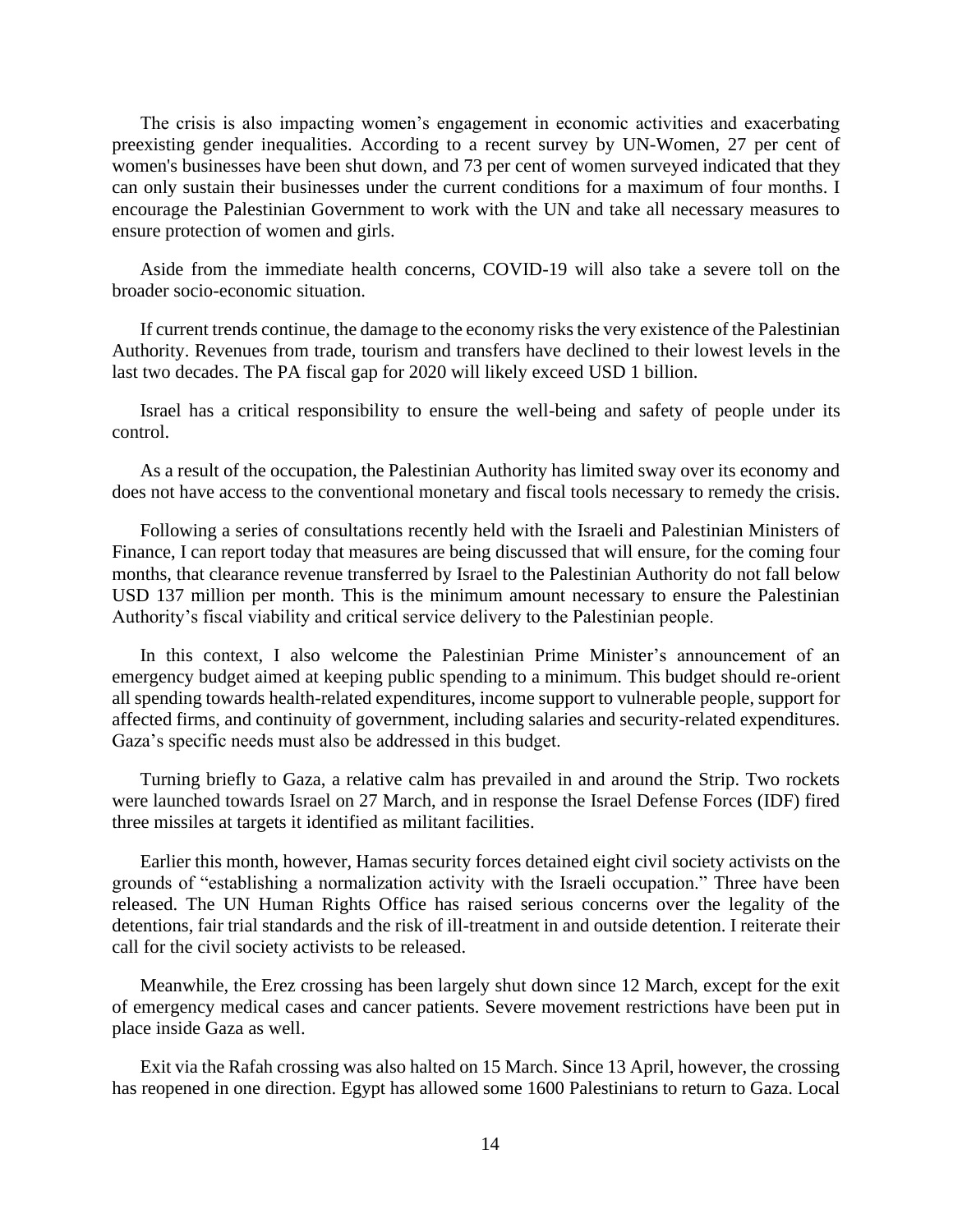health authorities there have organised isolation facilities, placing all who return in a mandatory three-week quarantine. The UN is working with all stakeholders to ensure that these facilities are properly maintained, and appropriate screening mechanisms are put in place.

Despite a notable decline in clashes due to COVID-19 related movement restrictions, sporadic violent incidents continued in the occupied West Bank, including East Jerusalem.

Overall, three Palestinians were killed and 25 injured, including four children, in various incidents. Two Israelis were injured, including one civilian and one member of the security forces.

On 22 March, Israeli Security Forces shot and killed a 32-year-old Palestinian man and injured his relative, while they were traveling on a main road in the central West Bank. The Israeli military reported that the two were throwing stones at vehicles, an account that has been disputed by family members.

On 22 April, a Palestinian man carried out a car ramming and stabbing attack against an Israeli border police officer and was subsequently shot and killed.

In East Jerusalem, the situation in the Issawiya neighborhood remained tense, with clashes and arrests taking place during the reporting period.

On 3 April, Israeli police detained the Palestinian Minister of Jerusalem Affairs for several hours and interrogated him over allegations of violating an Israeli law prohibiting the Palestinian Authority activities in Jerusalem without coordination. The minister was released on the condition that he abstain from such activities and was banned from movement within East Jerusalem for 14 days. Later on 5 April, Palestinians Authority's Governor of Jerusalem was arrested over similar allegations and released on the following day.

During the reporting period, OCHA recorded an increase in settler-related violence as compared to January and February, with some 38 incidents of Israeli settlers injuring Palestinians or damaging their property.

OCHA also recorded some 11 Palestinian attacks against Israeli civilians in the West Bank resulting in 1 injury and damage to 11 vehicles.

Meanwhile, the Israeli authorities demolished 34 Palestinian-owned structures in Area C due to lack of Israeli-issued building permits, which remain very difficult for Palestinians to obtain. No structures were demolished in East Jerusalem during the reporting period or in Area C of the West Bank since 26 March. While the temporary halt in home demolitions is a positive measure, the continued targeting of other structures, in particular water and hygiene-related structures, remains of concern.

Turning briefly to the region, on the Golan, where the ceasefire between Israel and Syria has been generally maintained, the overall security situation remains stable despite some continued violations by both parties including the presence of unauthorized personnel and equipment in the areas of separation and limitation.

On 13 April, UNDOF observed 15 drones flying from the Alpha side to the Bravo side over the area of separation with five of these drones heading towards the area of limitation on the Bravo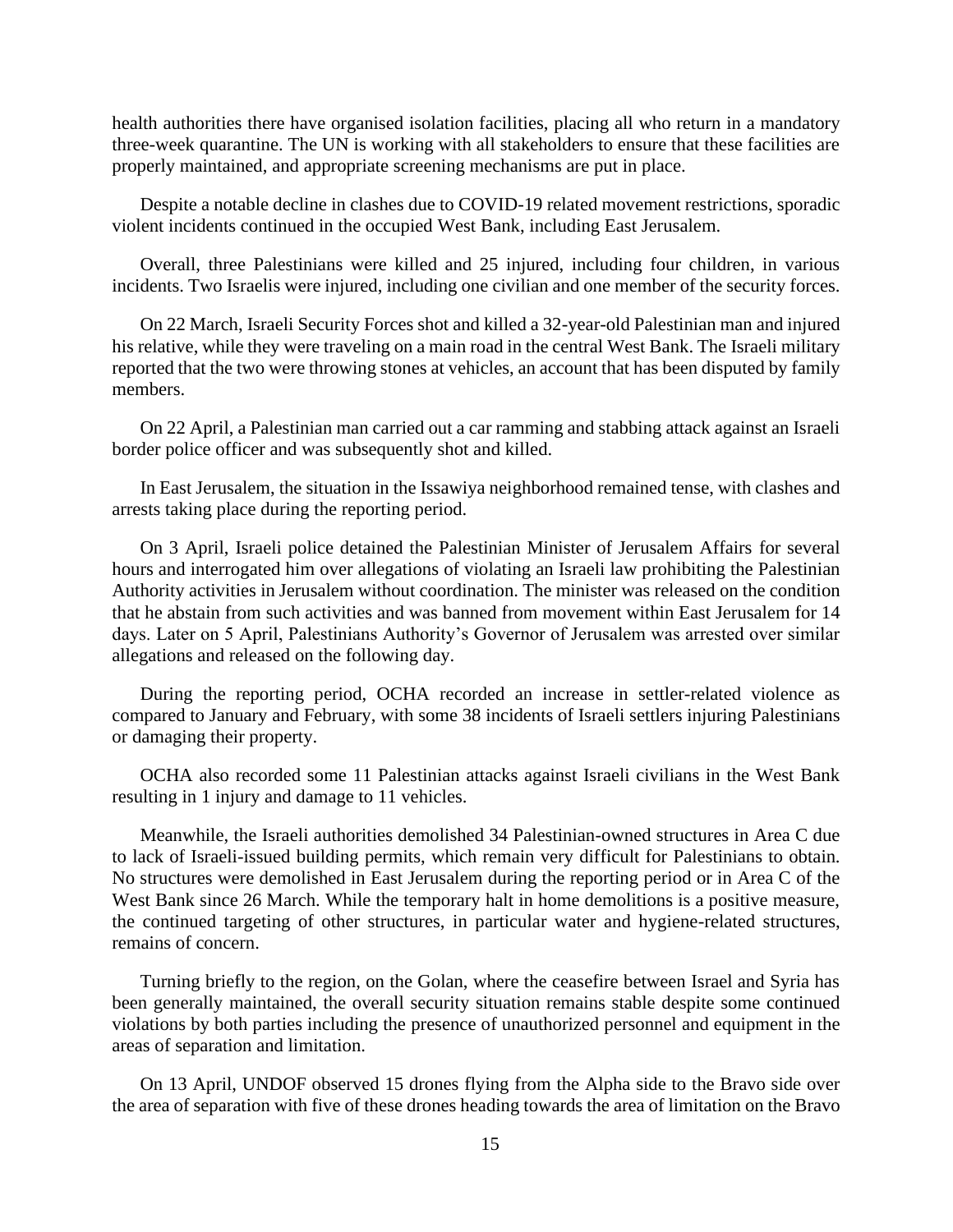side. On 17 April, UNDOF observed an aircraft from the Alpha side flying across the ceasefire line and over the area of separation. Around the same time, UNDOF saw the Syrian armed forces at a position in the area of separation fire shots across the ceasefire line towards an aircraft flying on the Alpha side. These developments have a potential to escalate the situation between the two sides. The parties have an obligation to respect the terms of the Disengagement Agreement.

In Lebanon, since the Government declared a state of general mobilization because of the public health emergency on 15 March state security forces have enforced lockdown measures and distributed aid to vulnerable Lebanese households. In parallel, the deteriorating socio-economic situation has led to renewed demonstrations in parts of the country. The Palestine refugee camps are increasingly volatile as the population has been severely impacted by the economic crisis and is now facing the mounting threat of the COVID-19 virus, with the first case in a refugee camp confirmed this week. Meanwhile, Prime Minister Hassan Diab's promised economic rescue plan remains under Cabinet discussion.

As we continue our collective efforts to contain COVID-19, we must not lose sight of the critical decisions that lay ahead for Israeli political leaders, decisions that may impact the trajectory of this conflict for years to come.

Moves to annex land and to accelerate settlement expansion, combined with the devastating impact of COVID-19 can ignite the situation and destroy any hope of peace.

The path of unilateral action will only lead to more conflict and suffering.

However, there is a different path— one of working together to modernize and expand existing agreements, of solidifying the current relative calm in Gaza. A path of implementing the recommendations of the 2016 Middle East Quartet report and actively taking steps towards a negotiated two-state solution that is based on relevant UN resolutions, bilateral agreements and international law.

Today however I would like to end my briefing today by conveying my heartfelt gratitude and appreciation to the entire United Nations family, particularly to the World Health Organization team and Deputy Special Coordinator McGoldrick, who have been working tirelessly on the ground since the onset of COVID-19. They continue to demonstrate, on a daily basis, their unwavering commitment to support efforts to contain this deadly pandemic, protect the most vulnerable and uphold the values of the United Nations, never losing sight of our common path to sustainable peace.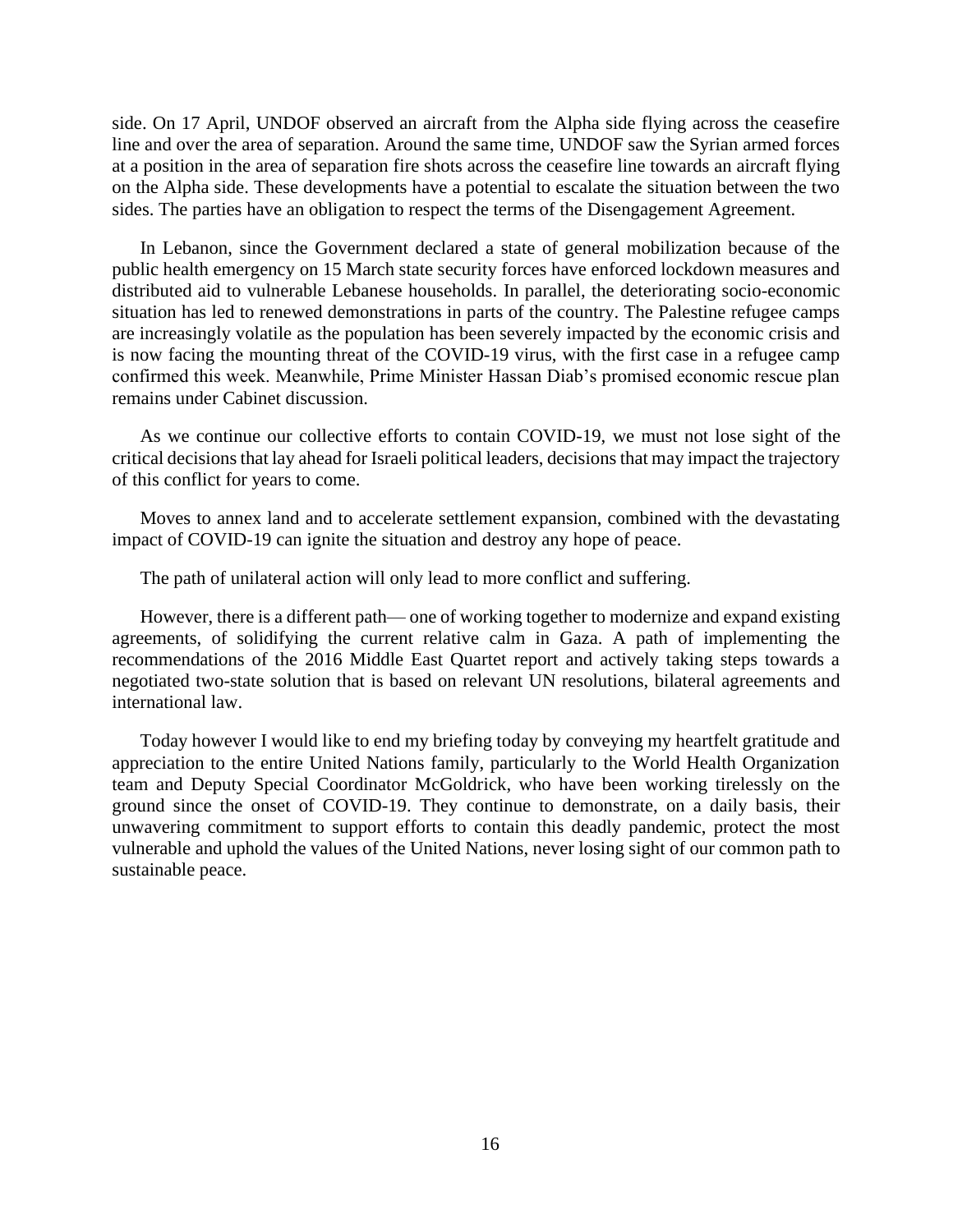### **IX. CHAIR OF THE PALESTINIAN RIGHTS COMMITTEE ADDRESSES SECURITY COUNCIL**

*Below is the written [statement](https://www.un.org/unispal/document/statement-by-chair-of-the-palestinian-rights-committee-at-security-council-open-debate-3/) submitted by Ambassador Cheikh Niang, Chair of the Committee on the Exercise of the Inalienable Rights of Palestinian People, for the 23 April Security Council open virtual meeting on the situation in the Middle East, including the Palestinian question.*

First, I would like to congratulate the Dominican Republic for its professional handling of this month's Presidency of the Council and for finding creative solutions to procedural and technological challenges.

In these unprecedented times, when the world and the UN are fighting the Covid-19 pandemic, we must remind ourselves that the Palestinian People under occupation face even a bigger crisis. It is precisely in such challenging times that we must rally our support for and solidarity with them.

As the world's attention is turned to preventing loss of life and limiting the spread of the pandemic, the situation in the Occupied Palestinian Territory, including East Jerusalem, has continued to deteriorate and the occupation is still advancing, in grave breach of international law, including humanitarian and human rights law, and in violation of UN resolutions, including resolution 2334 (2016), which call for an end to the Israeli occupation that began in 1967 and the fulfilment of the rights of the Palestinian people, including to self-determination and independence.

The State of Palestine has joined the rest of the world as victim of the outbreak with 437 confirmed cases (15 in Gaza) and 2 deaths, as of 19 April. The negative shock to the Palestinian economies will have profound implications for public welfare, employment, social cohesion, financial and institutional stability. Strong international donor support and targeted technical assistance will be crucial on the path to recovery.

While technical coordination between Israeli and Palestinian authorities is supporting the response to the virus on the ground, these measures cannot be mistaken for well-intentioned steps towards a peaceful solution. In fact, as the international community focuses attention on the fight against the pandemic, the occupying Power, Israel, has continued to entrench the occupation and openly discuss its intention to annex the Occupied Palestinian Territory, with measures being taken while this debate is held and the illegal Israeli blockade on Gaza continues.

Home demolitions, evictions, confiscation of Palestinian property, destruction of agricultural and livelihood structures, expansion of settlements construction, human rights abuse and settlers' violence as well as military incursions have continued. Destruction of water, sanitation and hygiene facilities are putting thousands of Palestinians at an increased risk of contracting the virus and are jeopardizing their health and safety.

This is in breach of Israel's legal obligation to protect the right to health and life of Palestinians under the Fourth Geneva Convention. Children, especially the 194 currently in administrative detention in Israeli jails, are being affected by the virus. The Committee calls for the release of all Palestinian prisoners, whose health is at increased risk of virus contagion in detention facilities. Similarly, as reported by Special Coordinator Mladenov on 30 March, the provisions of Security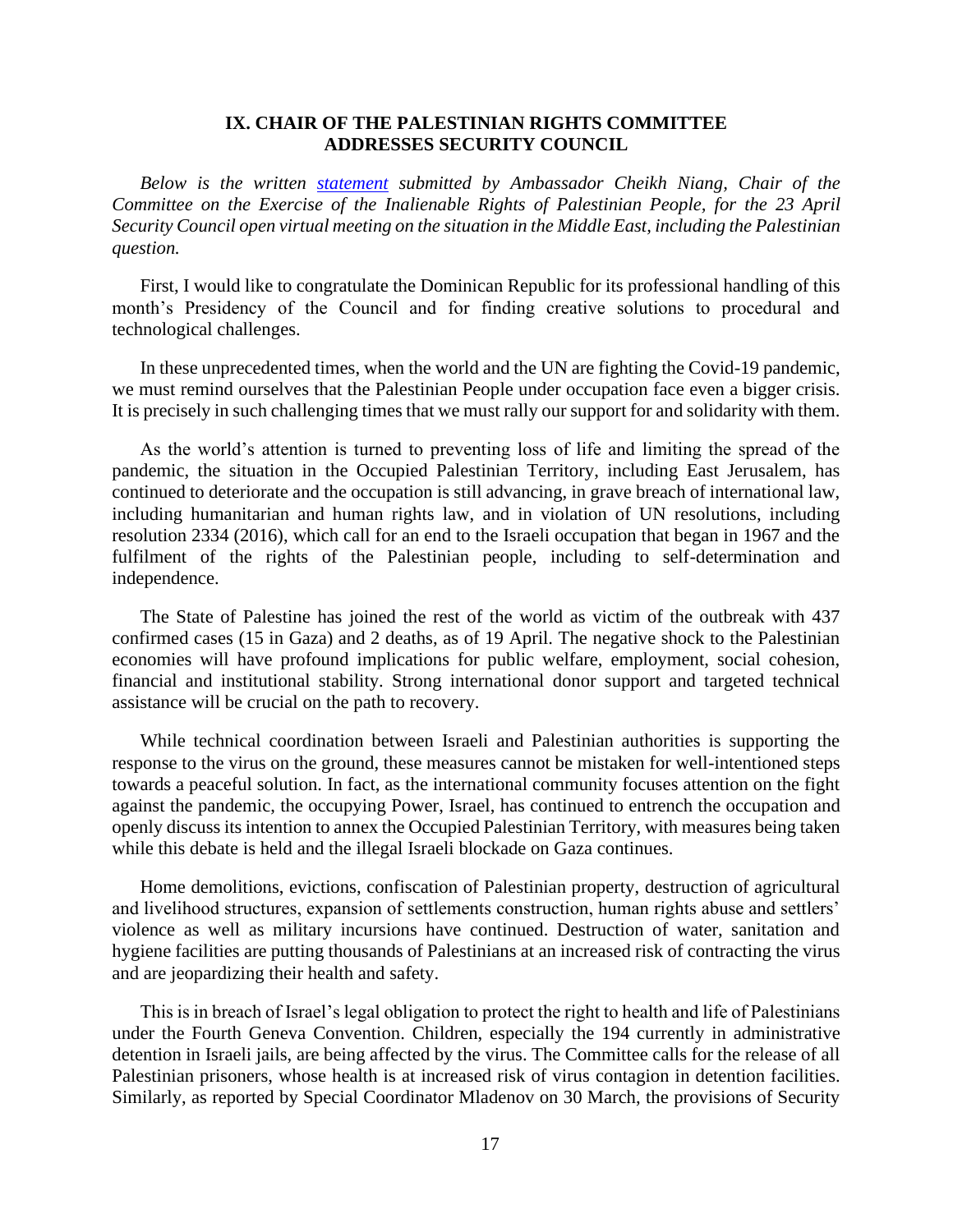Council resolution 2334 (2016) continue to be violated. Declarations of regret and concern have made no difference. The international community must ensure that the occupying Power meets its obligations in all these matters under International and International Humanitarian Law and that there is accountability for not doing so.

During the virtual event organized by the Committee on 14 April, UNRWA Director of Operations, Mr. Matthias Schmale, mentioned that in the Gaza Strip the main concerns are a dilapidated economy and inadequate health infrastructure aggravated by high population density, especially in refugee camps. As UNRWA's core funding for Gaza is expected to last until May or June 2020, the Committee urges the international community to continue to provide the Agency with adequate and reliable funding for continuity of its operations in all fields to ensure its vital assistance to the Palestine refugees. The Committee reiterates its call for the total lifting of the Gaza blockade and to refrain from imposing further restrictions which would be devastating for the economy of the Strip.

Statements reaffirming support for the two-State solution based on the pre-1967 borders and opposing Israeli annexation have poured in from almost all countries, the Middle East Quartet, as well as representatives of the US Congress. As welcome as they are, statements are not enough and the time for action is long overdue. The expansion of Israel's control over the Palestinian Territory, including East Jerusalem, is eroding, literally, the possibility of achieving the two-State solution. The goal of seeing Israel and Palestine living side by side in peace and security along the pre-1967 borders with East Jerusalem as the capital of the Palestinian State remains unchanged, yet unattained and at great risk.

In the mist of this health scourge, we must not forget that, while everyone is affected by Covid-19, the pandemic's most devastating consequences are on women and girls: from health and the economy, to security and social protection. Palestinian women and girls are no exception. And yet, women are "not just victims" in the crisis; they also play a major role in the response and must be supported in their efforts.

The Secretary-General's recent call for a Global Ceasefire was heeded by many warring parties. UN Middle East Envoys joined him in calling parties to deescalate tensions and urged for greater humanitarian action to prevent the spread of the pandemic in the region. We also call on Israel, the occupying Power, to heed the long-standing call for a halt to illegal actions and practices, including all measures aimed at annexation of territory, and, in accordance with its international law obligation, ensure the protection of the Palestinian civilian population under its control by providing humanitarian access and assistance, so as to prevent the spread of Covid-19.

We in the United Nations have the tools to rein in violence and injustice, and seek peace, justice and security for all. We are committed to leaving no one behind. Not unlike the fight against the pandemic, we are in this together and each of us - individually, and collectively - must do our part, for only by caring for our neighbours, can we save ourselves.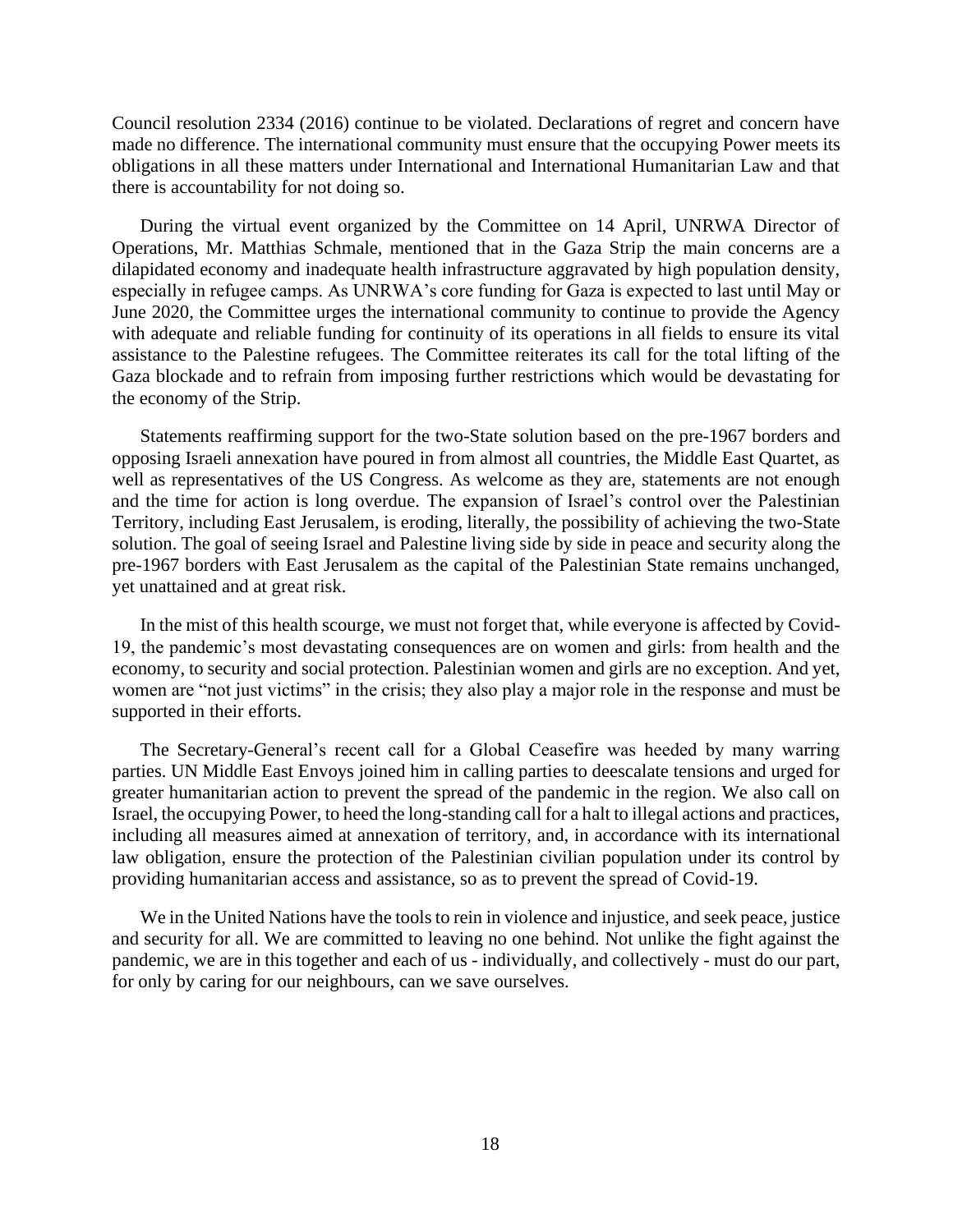# **X. EU WELCOMES FORMATION OF NEW ISRAELI GOVERNMENT, POSITION ON THE STATUS OF THE TERRITORIES OCCUPIED BY ISRAEL IN 1967 REMAINS UNCHANGED**

*On 23 April, Mr. Josep Borrell, European Union High Representative for Foreign Affairs and Security Policy, issued the below [press statement.](https://www.un.org/unispal/document/eu-welcomes-formation-of-new-israeli-government-position-on-the-status-of-the-territories-occupied-by-israel-in-1967-remains-unchanged-statement/)*

The European Union takes note of the political agreement that could pave the way for the formation of a Government in Israel. The European Union is willing to closely cooperate with the new Government on fighting the coronavirus. Technical cooperation is ongoing and will be strengthened on all aspects of the pandemic. The health of our citizens and addressing the economic consequences of the coronavirus are our shared paramount priority.

The European Union's position on the status of the territories occupied by Israel in 1967 remains unchanged. In line with international law and relevant UN Security Council resolutions, including resolutions [242](https://www.un.org/unispal/document/auto-insert-184858/) (1967) and [338](https://www.un.org/unispal/document/auto-insert-185881/) (1973), the European Union does not recognise Israeli sovereignty over the occupied West Bank.

The European Union reiterates that any annexation would constitute a serious violation of international law. The European Union will continue to closely monitor the situation and its broader implications, and will act accordingly.

# **XI. UN SPECIAL RAPPORTEURS AND EXPERTS CALL ON ISRAEL TO RELEASE PALESTINIAN PRISONERS**

*On 24 April, Michael Lynk, UN Special Rapporteur on the situation of human rights in the Palestinian Territory occupied since 1967; José Antonio Guevara Bermúdez (Chair); Leigh Toomey (Vice-Chair); Elina Steinerte (Vice-Chair); Seong-Phil Hong and Sètondji Adjovi, UN Working Group on Arbitrary Detention; Dainius Pūras, UN Special Rapporteur on the right to physical and mental health; Agnes Callamard, UN Special Rapporteur on extrajudicial, summary or arbitrary executions; and Nils Melzer, UN Special Rapporteur on torture and other cruel, inhuman or degrading treatment or punishment, issued a statement reflected in the followin[g press](https://www.un.org/unispal/document/covid-19-israel-must-release-palestinian-prisoners-in-vulnerable-situation-say-un-experts-press-release/)  [release.](https://www.un.org/unispal/document/covid-19-israel-must-release-palestinian-prisoners-in-vulnerable-situation-say-un-experts-press-release/)*

A group of UN human rights experts urged Israel not to discriminate against thousands of Palestinian prisoners facing high-risk exposure to COVID-19 and to release the most vulnerable – particularly women, children, older persons and those with pre-existing medical conditions.

"There are currently more than 4,520 Palestinian prisoners, including 183 children, 43 women and 700 detainees with pre-existing medical conditions in Israeli jails. They remain dangerously vulnerable in the context of the current pandemic and the relative increase in the number of transmission rates in Israel," said the experts.

"Over the past month, Israel has released hundreds of Israeli prisoners as a preventive and protective step. It has not applied similar measures to Palestinian prisoners. This indicates discriminatory treatment towards Palestinians prisoners – which would be a violation of international law," they added.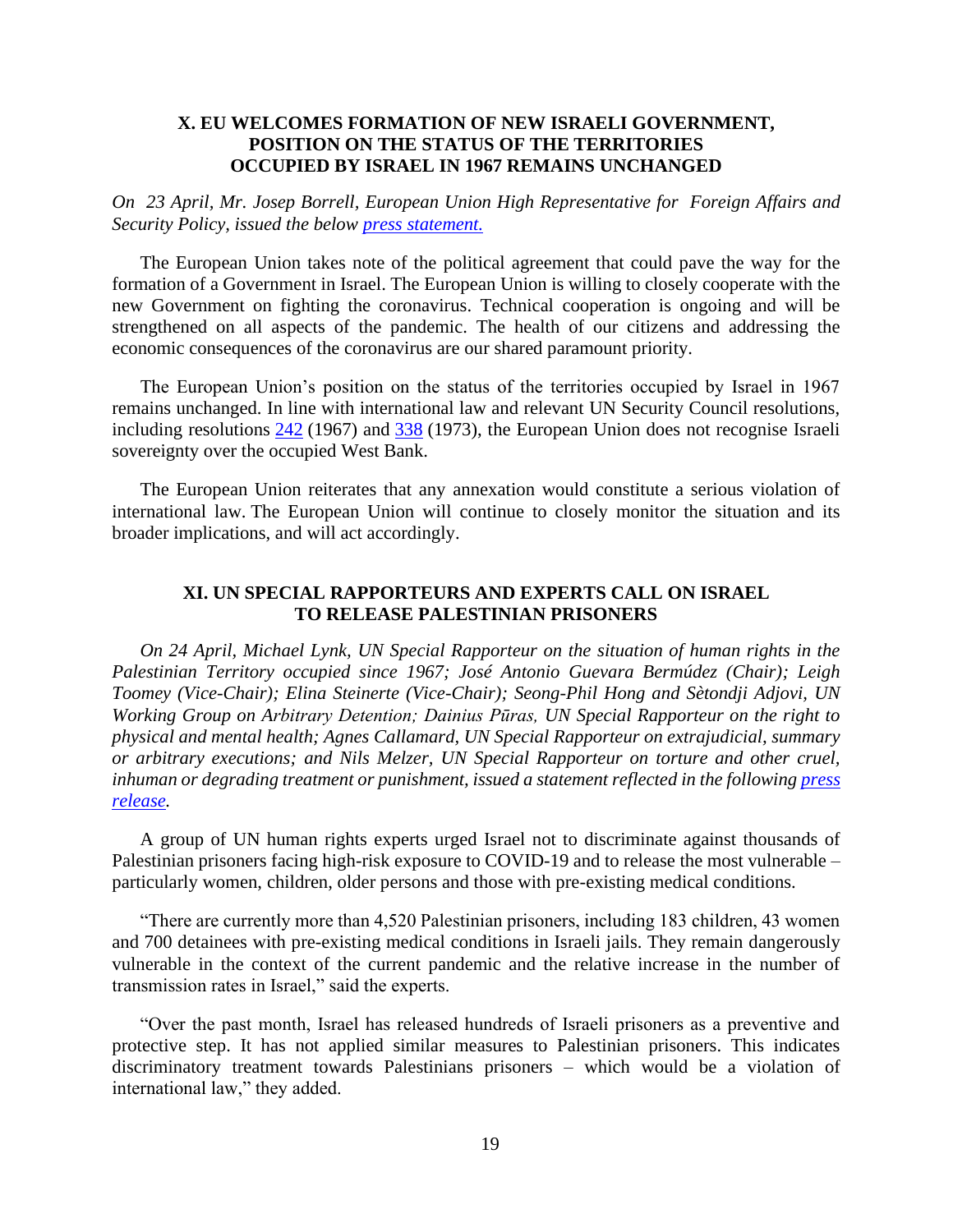The experts said prisoner releases should also include those in administrative and pre-trial detention. "Israel should be taking steps to release those facing arbitrary measures as well as vulnerable groups in its prisons to reduce overcrowding and ensure the minimum conditions to prevent the spread of the virus."

They noted that family visits have been banned since the COVID-19 outbreak and access to lawyers restricted for Palestinian detainees. "It is critical that any such measures are medically justified and, if so, alternative means for communication, such as video conferencing, should be made available. Special and more relaxed measures should also apply to children and women for visits."

The experts also expressed serious concerns over reports that Israeli authorities are impeding efforts to combat the spread of COVID-19 in East Jerusalem. In one reported incident, Israeli authorities recently raided a testing clinic in the densely populated Palestinian neighbourhood of Silwan under the pretext that its testing kits were provided by the Palestinian Authority. Israel has also arrested doctors.

"It is inconceivable that, in the current conditions, especially in light of the lack of testing kits and other equipment, Israel would undermine existing efforts to ensure that a larger portion of the Palestinian population is tested. Such efforts are especially needed when recent data suggests that rates of COVID-19 have significantly increased in occupied East Jerusalem," they noted.

Palestinians under occupation, as a protected population under international humanitarian law, should have equal access to treatment and testing without discrimination. "Cooperation between Israelis and Palestinians to ensure protection, prevention and treatment of all is critical. Such acts as raiding Palestinian clinics can only undermine such efforts," the expert said.

# **XII. INTERNATIONAL CRIMINAL COURT ISSUES REPORT ON THE SITUATION IN THE STATE OF PALESTINE**

*The Office of the Prosecutor of the International Criminal Court issued a [report](https://www.un.org/unispal/document/situation-in-the-state-of-palestine-icc-document/) on the Situation in the State of Palestine (ICC-01/18) on 30 April. The introduction of the report follows.*

1. The Prosecutor is satisfied that there is a reasonable basis to initiate an investigation into the situation in Palestine under article 53(1) of the Rome Statute, and that the scope of the Court's territorial jurisdiction comprises the West Bank, including East Jerusalem, and Gaza ("Occupied Palestinian Territory"). The Prosecutor nonetheless requested the Pre-Trial Chamber to confirm the scope of the Court's territorial jurisdiction in Palestine, under article  $19(3)$ .<sup>1</sup> Such a ruling will presumptively resolve this question for the purpose of the Court's future proceedings—according to the principle of *res judicata*, subject to articles 19(2) and (4)—and place the conduct of further proceedings by the Court on the soundest legal foundation.<sup>2</sup>

2. As the Prosecution recalled, this course of action was taken, exceptionally, in light of the uniquely complex legal and factual issues associated with the Occupied Palestinian Territory and

<sup>1</sup> *See* [Prosecution Request.](https://legal-tools.org/doc/clur6w/pdf/) For full reference to all citations, *please see* Annex A.

<sup>&</sup>lt;sup>2</sup> See [Prosecution Request,](https://legal-tools.org/doc/clur6w/pdf/) para. 5. O<sup>2</sup>n article 19(2) and (4), *see further below* para. 8.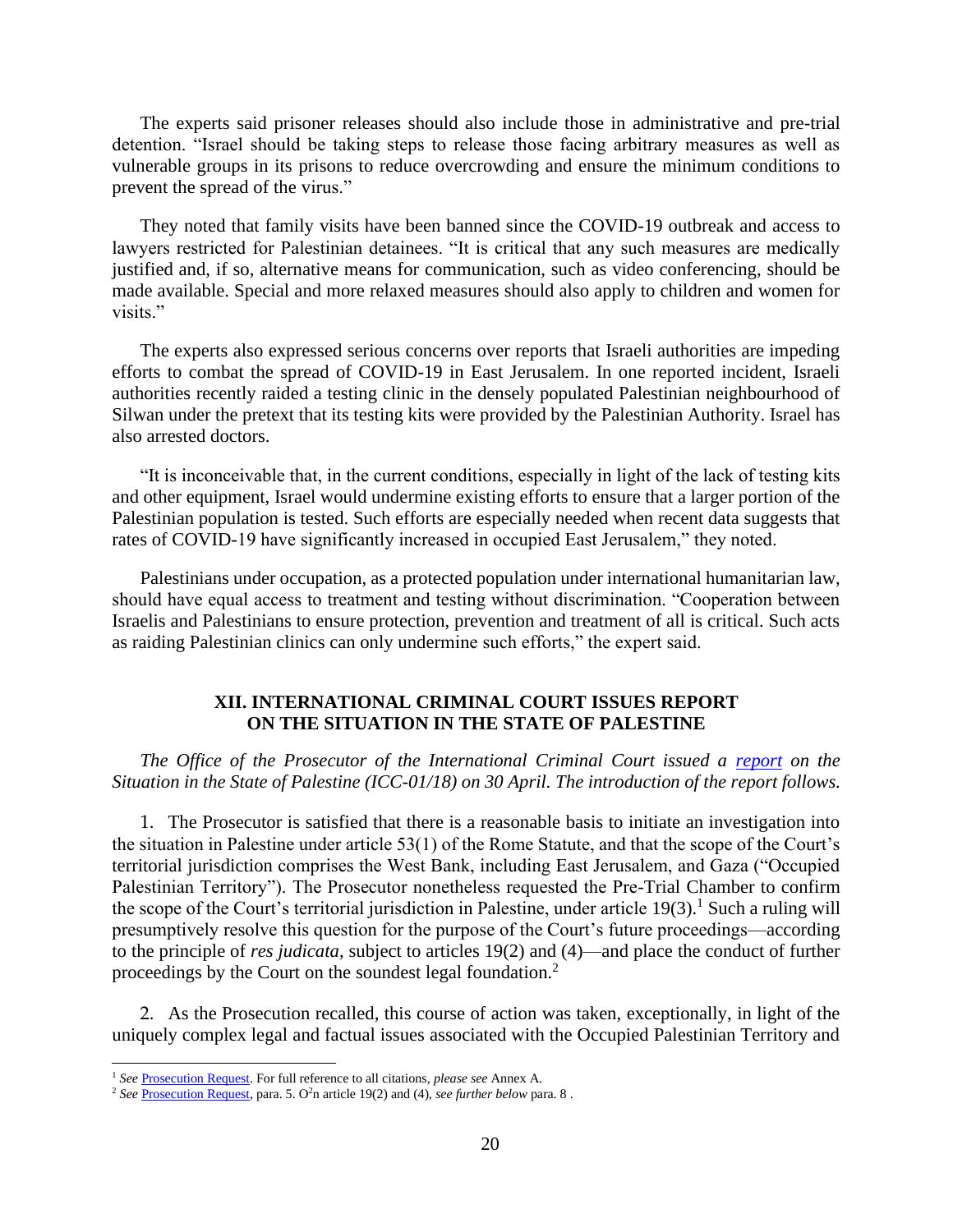contrary views expressed.<sup>3</sup> By seizing the Pre-Trial Chamber of this matter, under article 19(3), the Prosecution sought a forum in which the legal representatives of victims, the referring State (Palestine), Israel, and other States and interested parties could assist in the proper determination of the presented question. <sup>4</sup> The Prosecution expresses its appreciation to the Chamber for convening such a process,<sup>5</sup> and to the numerous legal representatives of victims,<sup>6</sup> States Parties,<sup>7</sup> intergovernmental organisations,<sup>8</sup> and *amici curiae*,<sup>9</sup> who have answered this call.<sup>10</sup> In total, the Chamber now has the benefit of submissions from some 11 groups of one or more victims, 31 States Parties (from 8 States Parties directly, and from 2 international organisations which include 23 States Parties, alongside more than 30 other non-States Parties), and 33 academics or nongovernmental organisations (individually or in groups). Such a wide variety of perspectives will afford considerable legitimacy to the Court's ultimate decision.

3. Given this inclusive approach—aiming to ensure, through a fair and transparent process, that the Court reaches a proper determination of jurisdiction, and where the Prosecution itself acknowledged the need to ventilate and resolve the divergence of legal opinions by bringing this matter on its own volition to the Chamber—the adversarial tone of a small minority of participants would seem to be misplaced.<sup>11</sup> The Prosecution approached this situation with the independence and impartiality required by article 42 of the Statute, as it always does. It was precisely in this context that the Prosecutor decided it was appropriate to seek judicial confirmation of the scope of the Court's territorial jurisdiction by means of a public, inclusive process.<sup>12</sup> While she articulated her own view—which formed the basis for her determination under article  $53(1)^{13}$ —this was presented to the Chamber with the express acknowledgement that "determination of the Court's

<sup>10</sup> The Prosecution will generally refer to them as 'participants'.

<sup>13</sup> *See further below* para. 9 .

<sup>3</sup> *See* [Prosecution Request,](https://legal-tools.org/doc/clur6w/pdf/) paras. 5, 20, 31, 35-38.

<sup>4</sup> *See* [Prosecution Request,](https://legal-tools.org/doc/clur6w/pdf/) para. 6. *See also* paras. 39, 220.

<sup>5</sup> *See* [Procedural Order.](https://legal-tools.org/doc/yfd939/pdf/)

<sup>&</sup>lt;sup>6</sup> In order of filing, *see* LRV1 Brief (victims represented by Zegveld); [LRV2 Brief](https://legal-tools.org/doc/bnjdge/pdf/) (victims represented by Gaynor and Kiswanson van Hooydonk)[; LRV3 Brief](https://legal-tools.org/doc/p7wktr/pdf/) (victims represented by Parker and Quzmar)[; OPCV Brief](https://legal-tools.org/doc/egrppy/pdf/)

<sup>(</sup>Office of Public Counsel for Victims)[; LRV4 Brief](https://legal-tools.org/doc/ncfygo/pdf/) (victims represented by Darshan-Leitner *et al*.)[; LRV5 Brief](https://legal-tools.org/doc/arg1lq/pdf/) (victims represented by Gallagher); [LRV6 Brief](https://legal-tools.org/doc/2tpwqe/pdf/) [\(](https://legal-tools.org/doc/2tpwqe/pdf/)victims represented by Sourani *et al*.); [LRV7 Brief](https://legal-tools.org/doc/gcd3sn/pdf/) (victims represented by Cochain Assi)[; LRV8 Brief](https://legal-tools.org/doc/ua8a94/pdf/) (victims represented by Devers)[; LRV9 Brief](https://legal-tools.org/doc/k2cxzw/pdf/) [\(](https://legal-tools.org/doc/k2cxzw/pdf/)victims represented by Powles and Francis); LRV10 Brief (victims represented by [Redacted]). 7 In order of filing, *see* [Czechia Brief;](https://legal-tools.org/doc/7qm3y8/pdf/) [Austria](https://legal-tools.org/doc/sz7bcl/pdf/) Brie[f;](https://legal-tools.org/doc/sz7bcl/pdf/) [Palestine Brief;](https://legal-tools.org/doc/rad5hs/pdf/) [Australia Brief;](https://legal-tools.org/doc/9db2qf/pdf/) [Hungary Brief;](https://legal-tools.org/doc/g74etu/pdf/) [Germany](https://legal-tools.org/doc/8bwxco/pdf/) [Brief;](https://legal-tools.org/doc/8bwxco/pdf/) [Brazil Brief;](https://legal-tools.org/doc/u96u9u/pdf/) [Uganda](https://legal-tools.org/doc/rvaogc/pdf/)  [Brief.](https://legal-tools.org/doc/rvaogc/pdf/)

<sup>8</sup> In order of filing, *see* [OIC Brief](https://legal-tools.org/doc/q7qdeg/pdf/) [\(](https://legal-tools.org/doc/q7qdeg/pdf/)Organisation of Islamic Cooperation); [Arab League Brief](https://legal-tools.org/doc/8pbbns/pdf/) (League of Arab

States). The Organisation of Islamic Cooperation represents 57 States of which Afghanistan, Albania, Bangladesh, Benin, Burkina Faso, Chad, Comoros, Côte d'Ivoire, Djibouti, Gabon, Gambia, Guinea, Guyana,

Jordan, Maldives, Mali, Niger, Nigeria, Palestine, Senegal, Sierra Leone, Suriname, Tajikistan, Tunisia, and

Uganda (25) are also ICC States Parties. The League of Arab States represents 22 States of which the Comoros, Djibouti, Jordan, Palestine, and Tunisia (5) are also ICC States Parties. Two members of these organisations (Palestine and Uganda) additionally filed their own observations: *see above* fn. 7.

<sup>9</sup> *Se[e](https://legal-tools.org/doc/cpsou4/pdf/) [Amicus Curiae](https://legal-tools.org/doc/cpsou4/pdf/)* [Decision;](https://legal-tools.org/doc/cpsou4/pdf/) [Further](https://legal-tools.org/doc/jq2swr/pdf/) *[Amicus Curiae](https://legal-tools.org/doc/jq2swr/pdf/)* [Decision.](https://legal-tools.org/doc/jq2swr/pdf/) In order of filing, *see further* [Quigley Brief;](https://legal-tools.org/doc/igwapq/pdf/) [ECLJ Brief](https://legal-tools.org/doc/i3unoe/pdf/) (European Centre for Law and Justice); [Schabas Brief;](https://legal-tools.org/doc/u9y4lh/pdf/) [PBA Brief](https://legal-tools.org/doc/lhp1ky/pdf/) [\(](https://legal-tools.org/doc/lhp1ky/pdf/)Palestinian Bar Association); (Israeli Bar Association); [Lawfare Project](https://legal-tools.org/doc/o3ubfl/pdf/) *[et al.](https://legal-tools.org/doc/o3ubfl/pdf/)* [Brief;](https://legal-tools.org/doc/o3ubfl/pdf/) [Buchwald and Rapp Brief;](https://legal-tools.org/doc/cktp8d/pdf/) [FIDH](https://legal-tools.org/doc/38lmqw/pdf/) *[et al](https://legal-tools.org/doc/38lmqw/pdf/)*[. Brief](https://legal-tools.org/doc/38lmqw/pdf/) (International Federation of Human Rights and others)[; Gvirsman Brief;](https://legal-tools.org/doc/g2yfve/pdf/) [OPCD Brief](https://legal-tools.org/doc/iyj504/pdf/) (Office of Public Counsel for Defence)[; Guernica 37 Brief;](https://legal-tools.org/doc/g8gx5u/pdf/) [UKLFI](https://legal-tools.org/doc/vxs7cm/pdf/) *[et al](https://legal-tools.org/doc/vxs7cm/pdf/)*. [Brief](https://legal-tools.org/doc/vxs7cm/pdf/) (UK Lawyers for Israel and others)[; Blank](https://legal-tools.org/doc/10u07w/pdf/) *[et al](https://legal-tools.org/doc/10u07w/pdf/)*[. Brief;](https://legal-tools.org/doc/10u07w/pdf/) [Ross](https://legal-tools.org/doc/6vqq49/pdf/) [Brief;](https://legal-tools.org/doc/6vqq49/pdf/) [Benvenisti Brief;](https://legal-tools.org/doc/rtx1y5/pdf/) [PCHR](https://legal-tools.org/doc/siazzx/pdf/) *[et al.](https://legal-tools.org/doc/siazzx/pdf/)* [Brief](https://legal-tools.org/doc/siazzx/pdf/) [\(](https://legal-tools.org/doc/siazzx/pdf/)Palestinian Centre for Human Rights and others); [Badinter](https://legal-tools.org/doc/frdqxo/pdf/) *[et al](https://legal-tools.org/doc/frdqxo/pdf/)*[.](https://legal-tools.org/doc/frdqxo/pdf/) [Brief;](https://legal-tools.org/doc/frdqxo/pdf/) [IAJLJ Brief](https://legal-tools.org/doc/m436br/pdf/) (International Association of Jewish Lawyers and Jurists); [PCPA Brief](https://legal-tools.org/doc/6iubkl/pdf/) (Popular Conference for Palestinians Abroad); [TIHRH Brief](https://www.icc-cpi.int/CourtRecords/CR2020_01071.PDF) (Touro Institute on Human Rights and the Holocaust); *IL Brief* [\(](https://legal-tools.org/doc/eu5fjw/pdf/)International-Lawyers.org)[; Heinsch and Pinzauti Brief;](https://legal-tools.org/doc/5v8aqe/pdf/) [IFF Brief](https://legal-tools.org/doc/eu5fjw/pdf/) (Israel Forever Foundation); [Intellectum](https://legal-tools.org/doc/yi9j9i/pdf/) [Scientific Brief;](https://legal-tools.org/doc/yi9j9i/pdf/) [Weiss Brief;](https://legal-tools.org/doc/cuq2qu/pdf/) [Romano Brief;](https://legal-tools.org/doc/swowxk/pdf/) [ICmJ Brief](https://legal-tools.org/doc/9nke3p/pdf/) (International Commission of Jurists); [IADL Brief](https://legal-tools.org/doc/z4ix5n/pdf/) (International Association of Democratic Lawyers).

<sup>11</sup> *See e.g.* [ECLJ Brief,](https://legal-tools.org/doc/i3unoe/pdf/) paras. 17, 19, 23[; Shurat HaDin Brief,](https://legal-tools.org/doc/8ni202/pdf/) paras. 24, 29, 33, 39[; IsBA Brief,](https://legal-tools.org/doc/ruf1vs/pdf/) para. 20. <sup>12</sup> *See als[o Comoros](https://legal-tools.org/doc/5f0b9c/pdf/)* [AJ, Partly](https://legal-tools.org/doc/5f0b9c/pdf/)  [Dissenting Opinion of Judge Eboe-Osuji,](https://legal-tools.org/doc/5f0b9c/pdf/) para. 8 (noting the additional authority which may in some circumstances be lent to the Prosecutor by judicial intervention in the early stages of opening an investigation).

<sup>&</sup>lt;sup>12</sup> See also [Comoros](https://legal-tools.org/doc/5f0b9c/pdf/) [AJ, Partly Dissenting Opinion of Judge Eboe-Osuji,](https://legal-tools.org/doc/5f0b9c/pdf/) para. 8 (noting the additional authority which may in some circumstances be lent to the Prosecutor by judicial intervention in the early stages of opening an investigation).